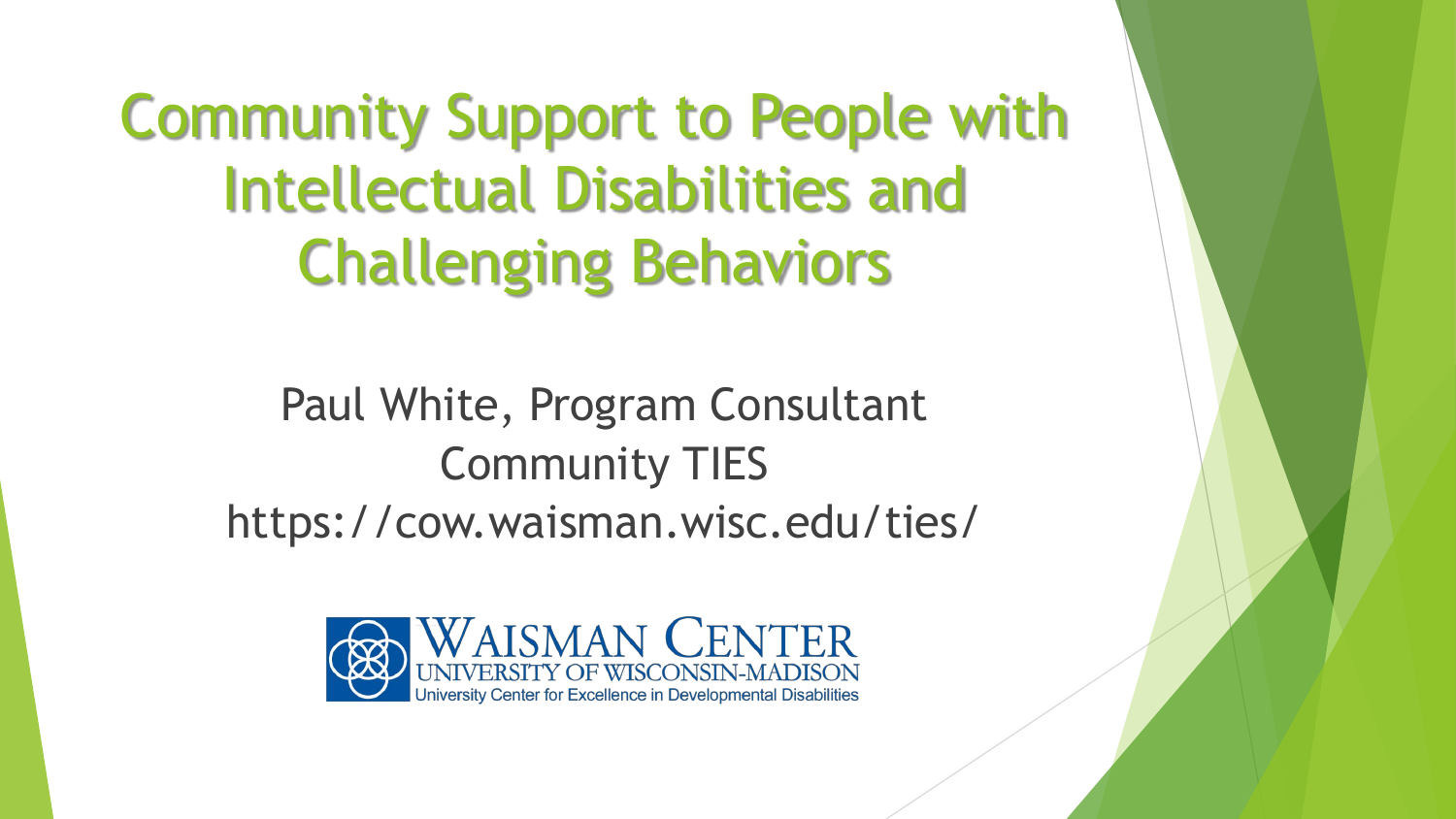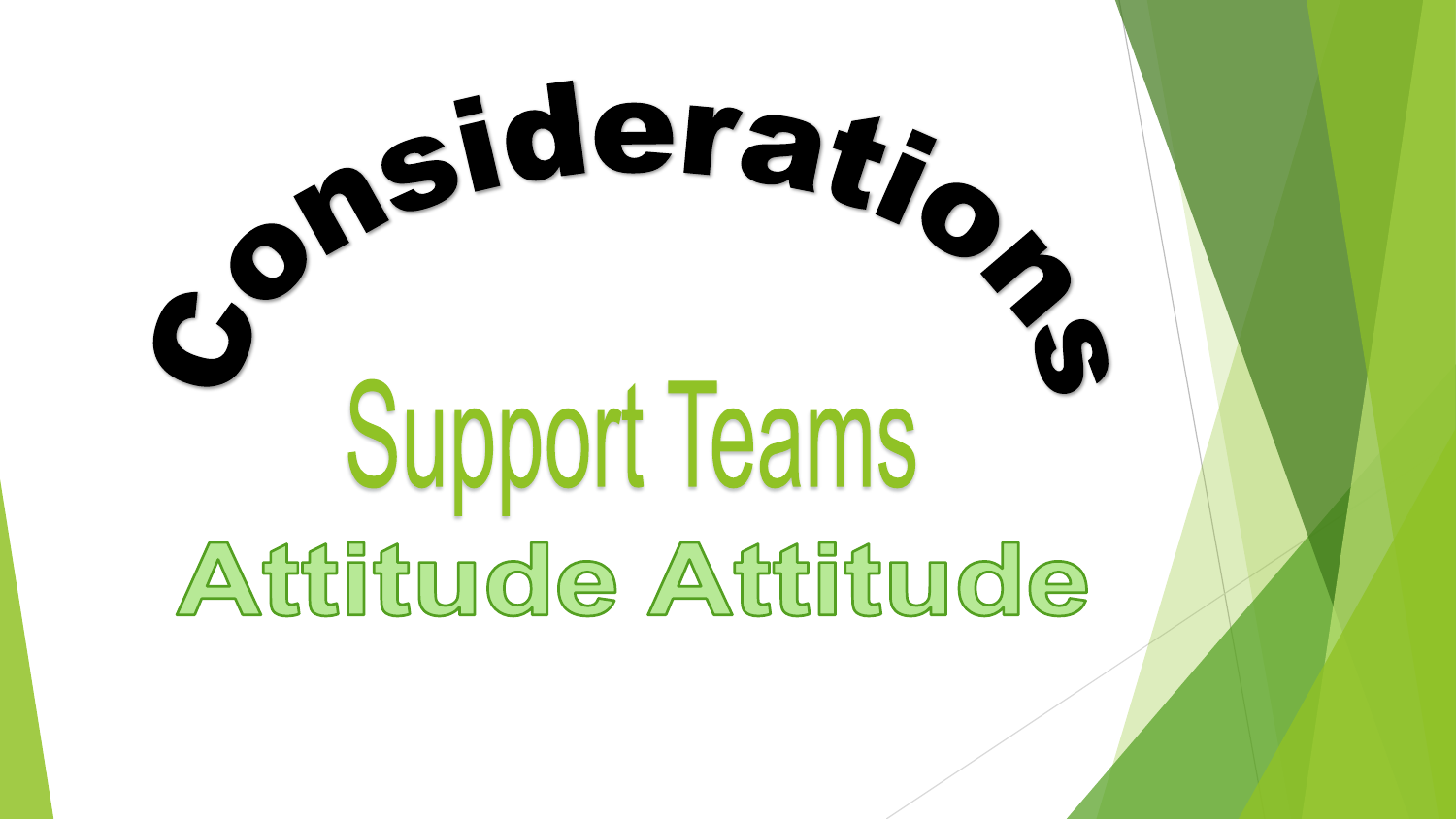## Attitude

### Attitude Is Important

- Interesting and vital aspect of caregiving
- **Productive attitude "Support, Care, Safety"**
- Natural to develop a "bad attitude"
- ▶ Develop skills in sustaining a productive attitude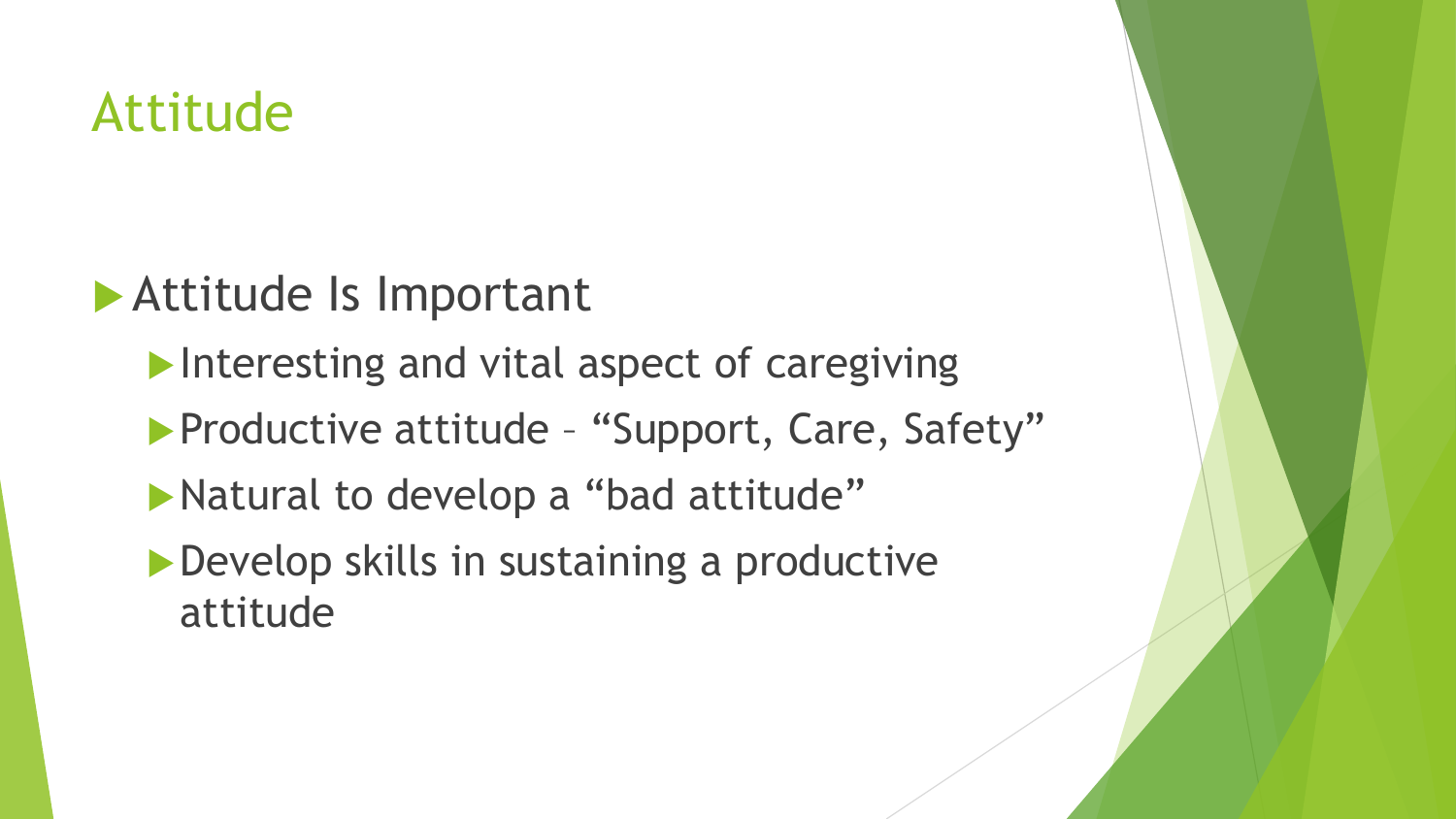## Best Practice

**Proactive plan - evidence based Nields positive behavior** Buoyed by positive response **Repeated practice D** Over time People get better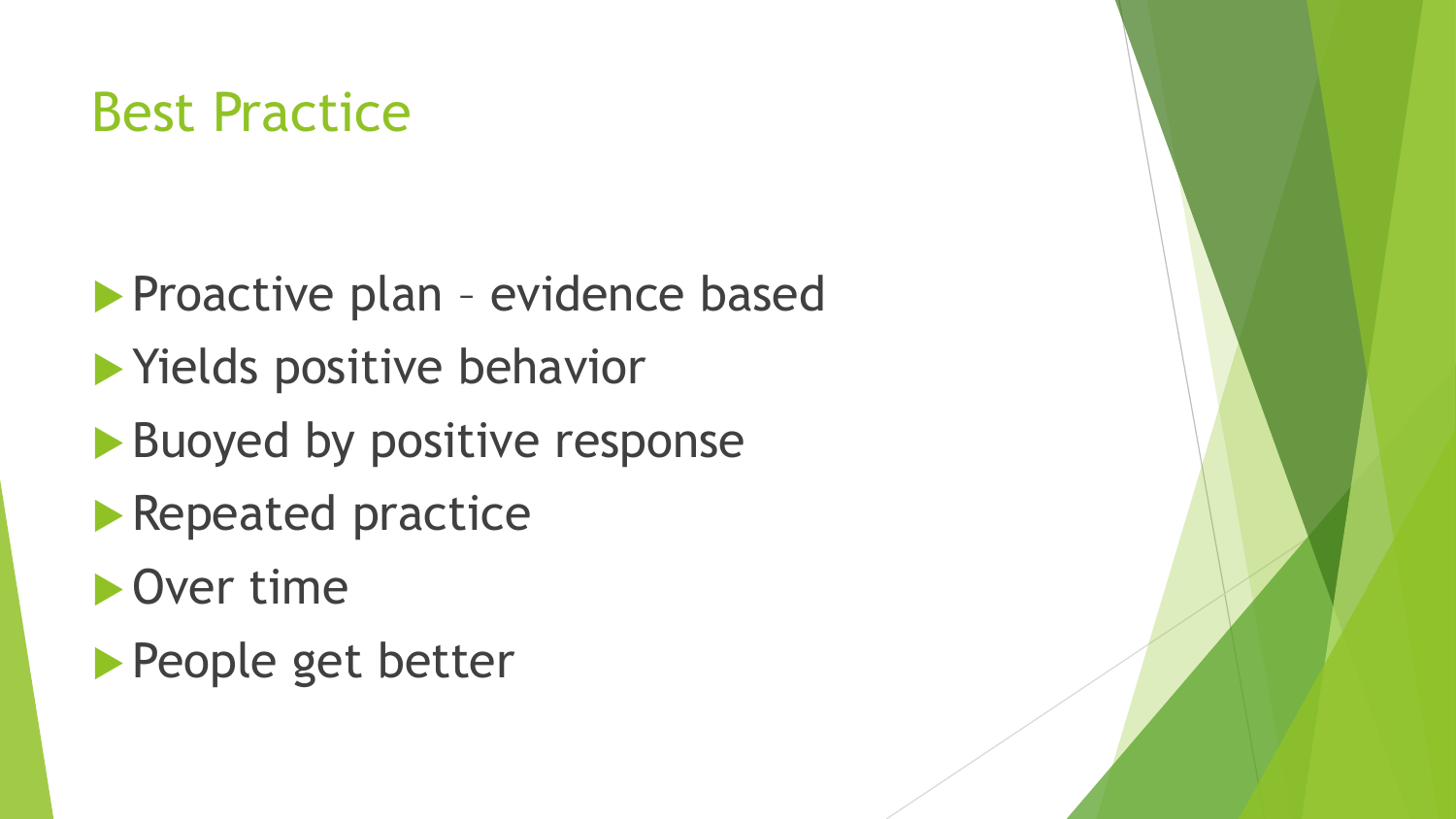## Attitude

**Paying Attention to Attitude** 

- Person centered
- **Least restrictive**
- **New ways to think and talk about people**
- **Pro-active vs. reactive**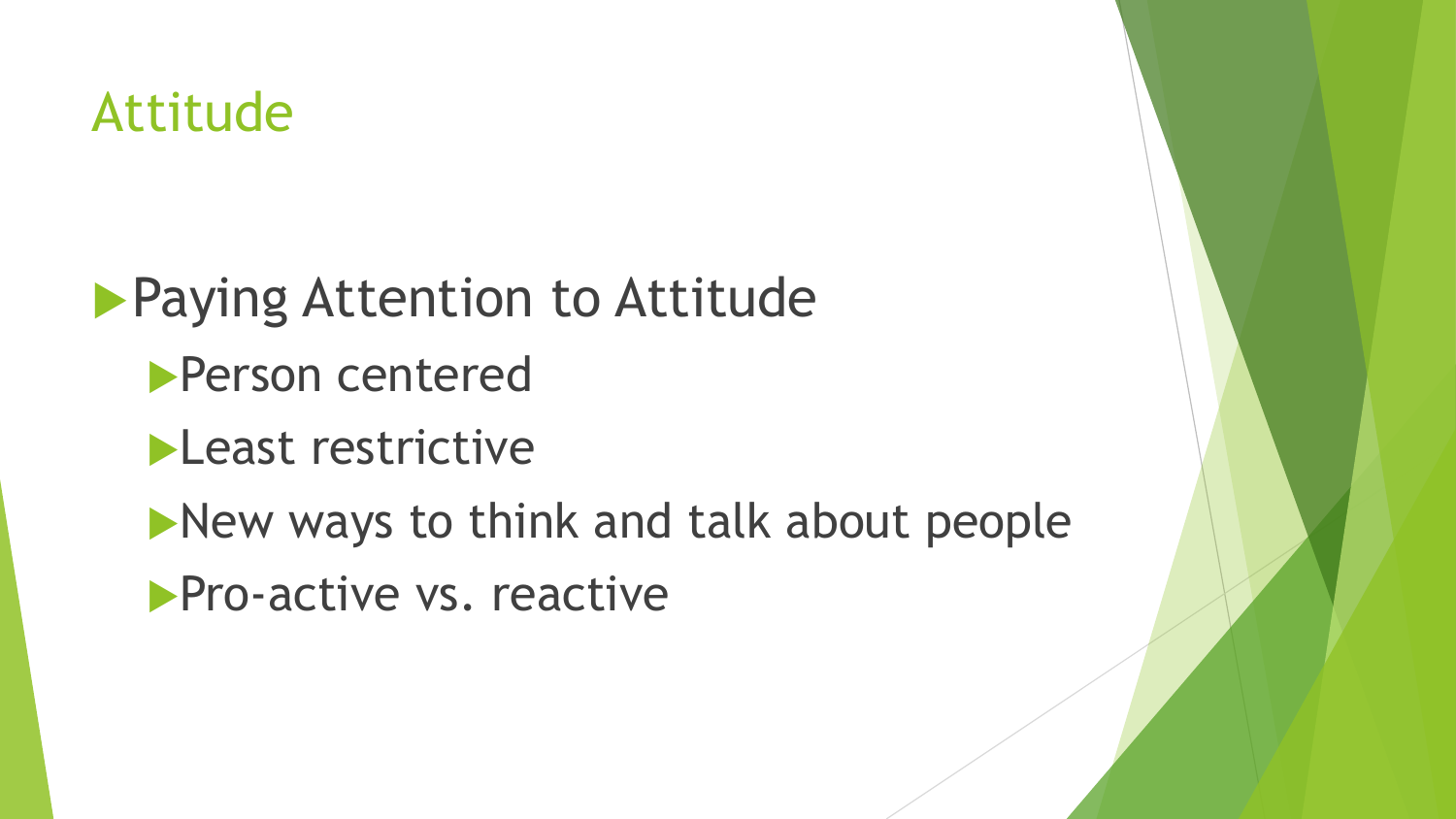## Attitude

**Behavioral Challenges Replaces "problem" Accept as part of disability Challenge is ours**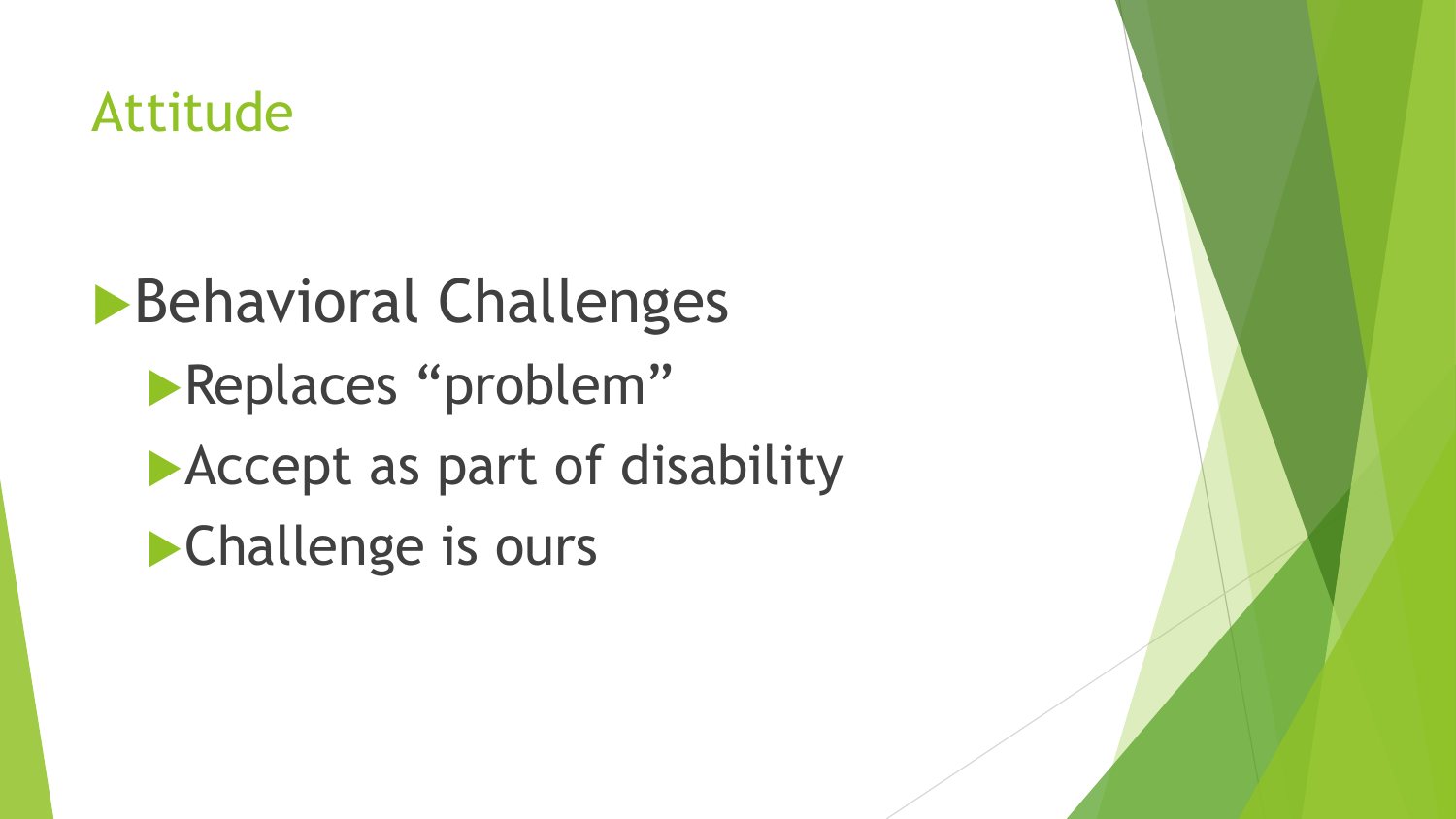# Support Teams

**Caregivers Working Together** 

**Team spirit** 

Systems of communication

Roles and goals

**Communicative intent of behavior** 

"Support Plan"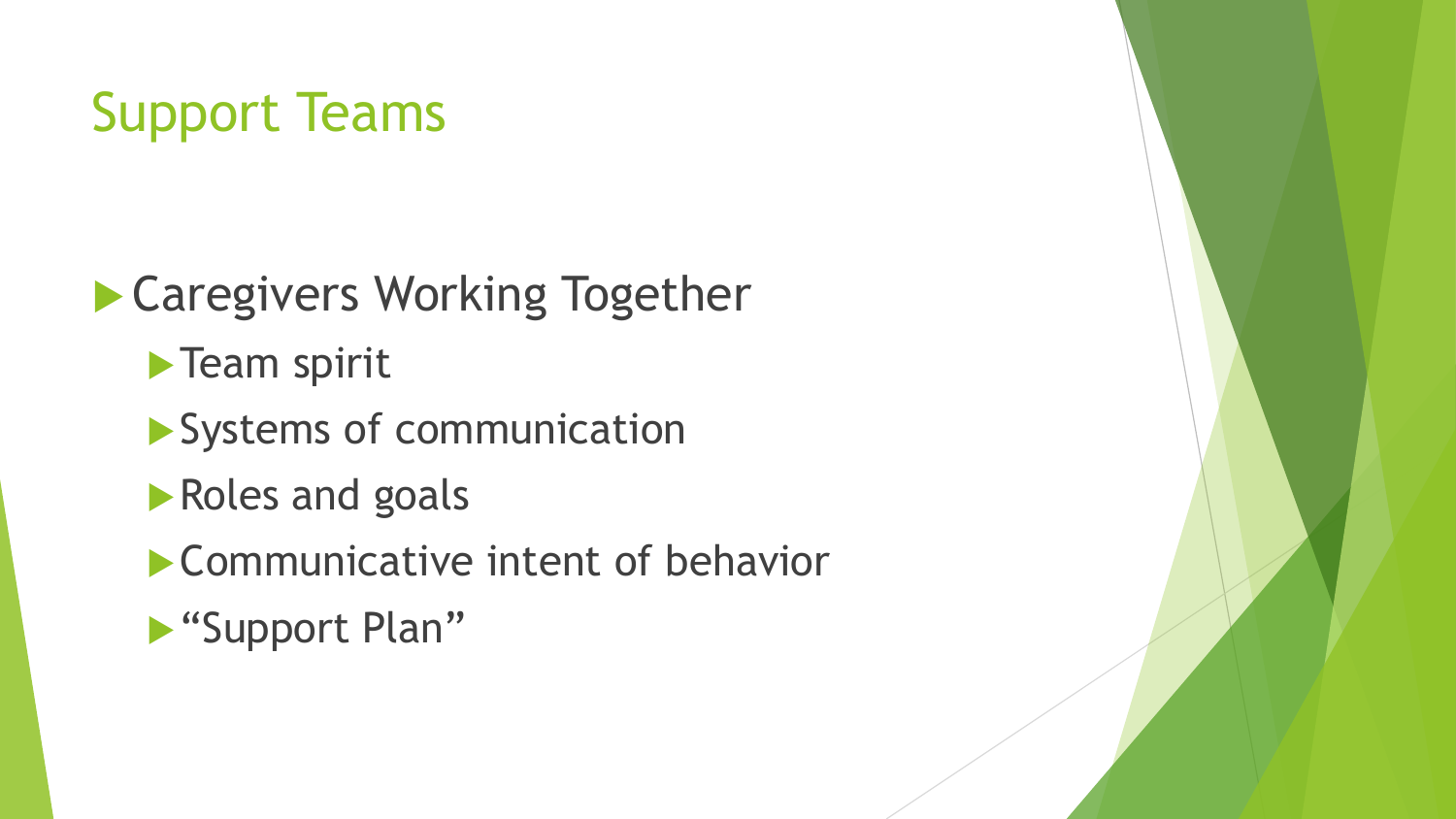# **Considerations in Providing Support** No quick fixes Change is slow **D**open mind **Identify pressure Creativity**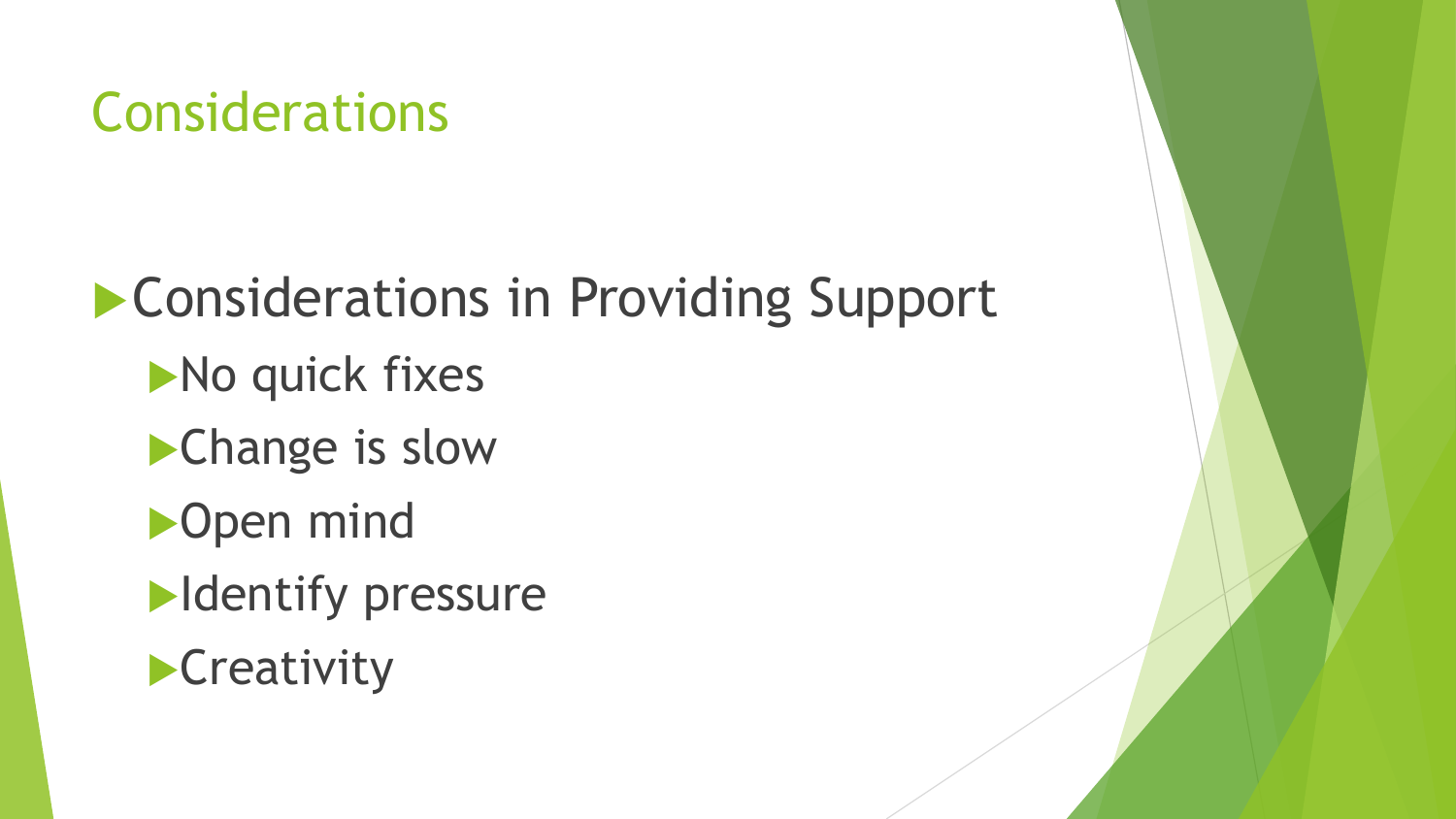### How the Disability Affects Behavior

- Communication
- Sensory organization
- $\blacktriangleright$  Stamina
- Mental health issues
- **Physical limitations**
- Need for routine / structure
- ▶ Cognitive / learning style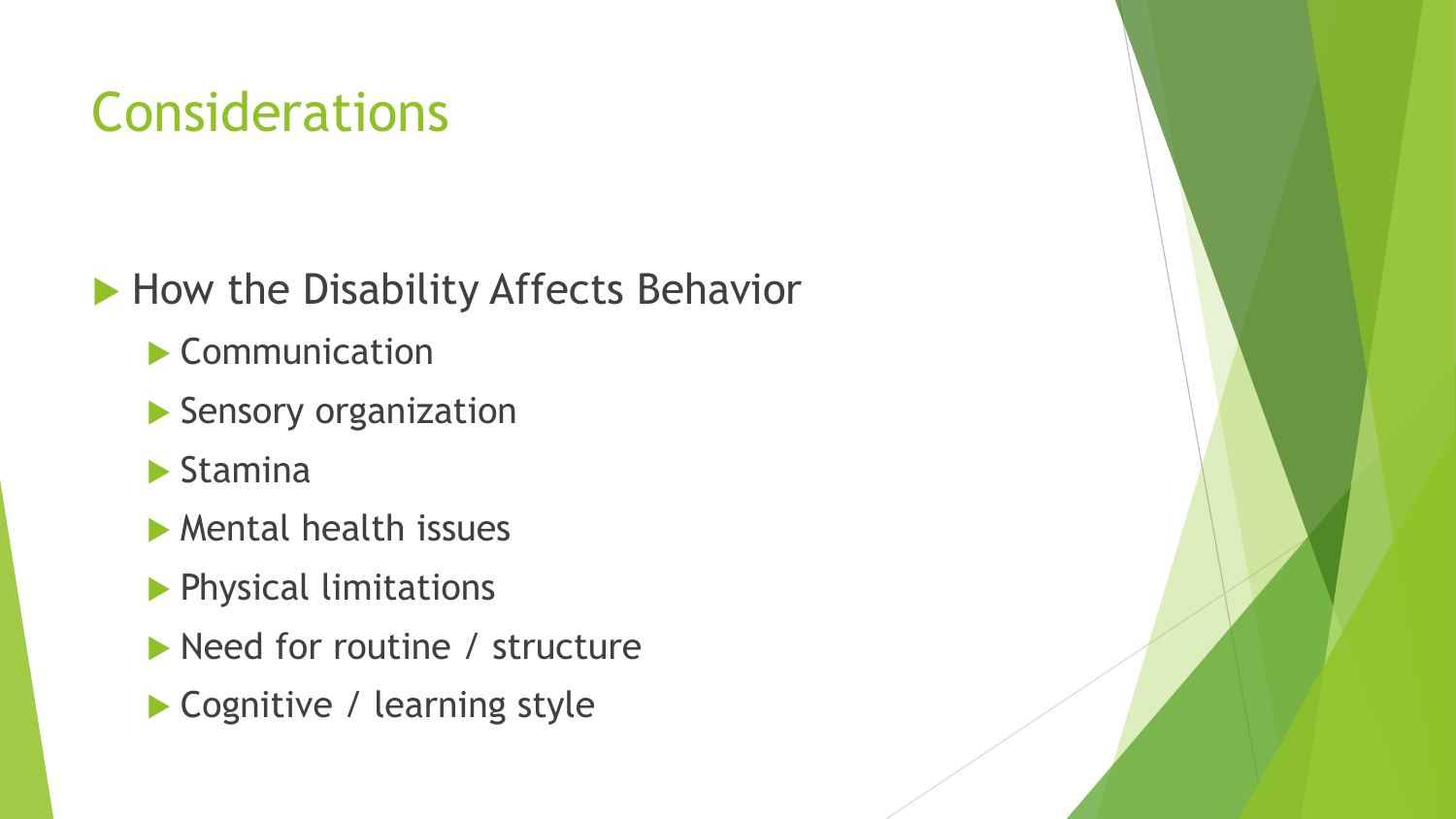### ▶ Consider the Environment

- **Create environments that can accommodate** challenging behavior
- ▶ Safety features
- Use of restrictive measures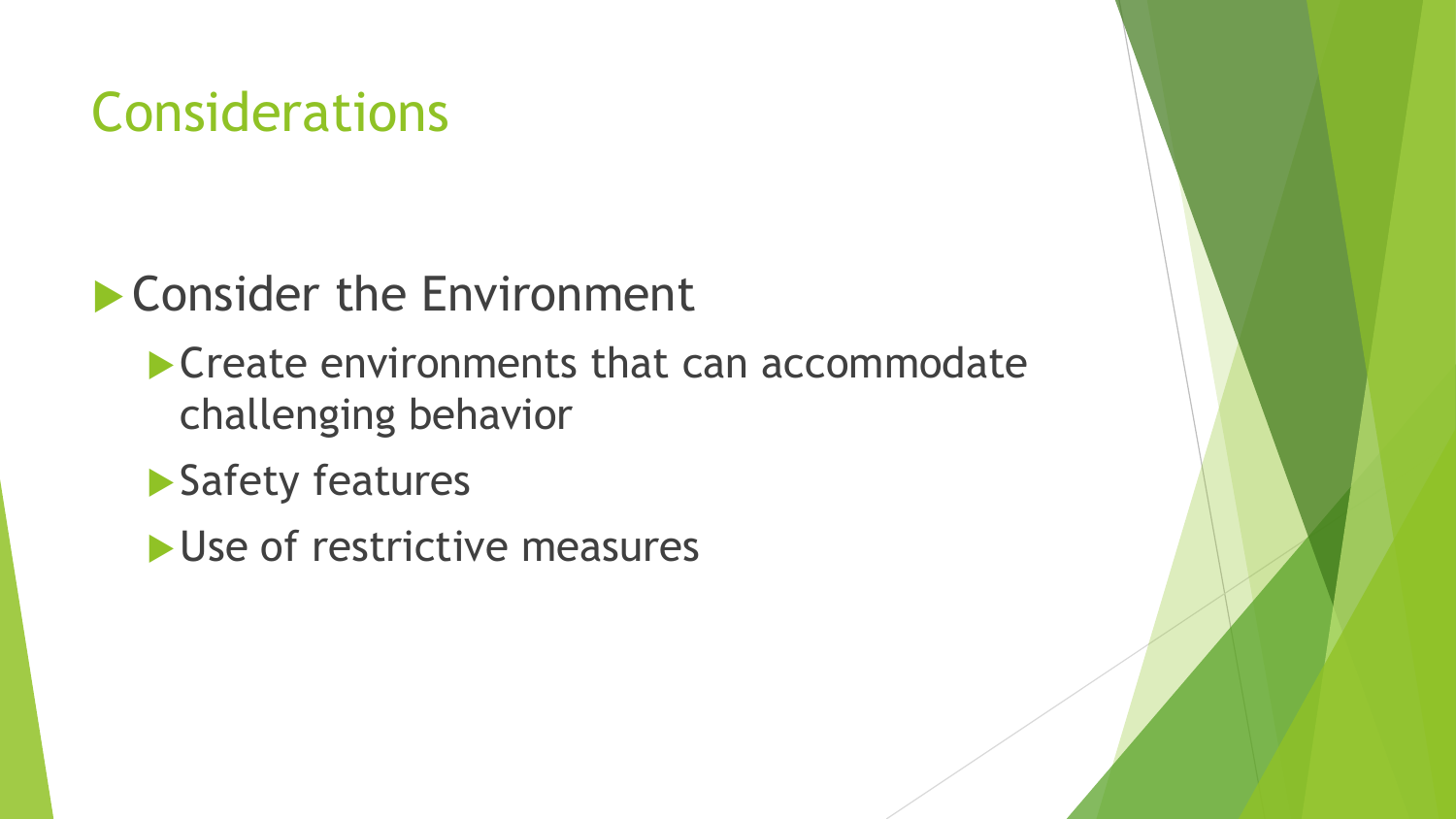Sensory Regulation **Sensory Regulation Therapy Sensory Diet**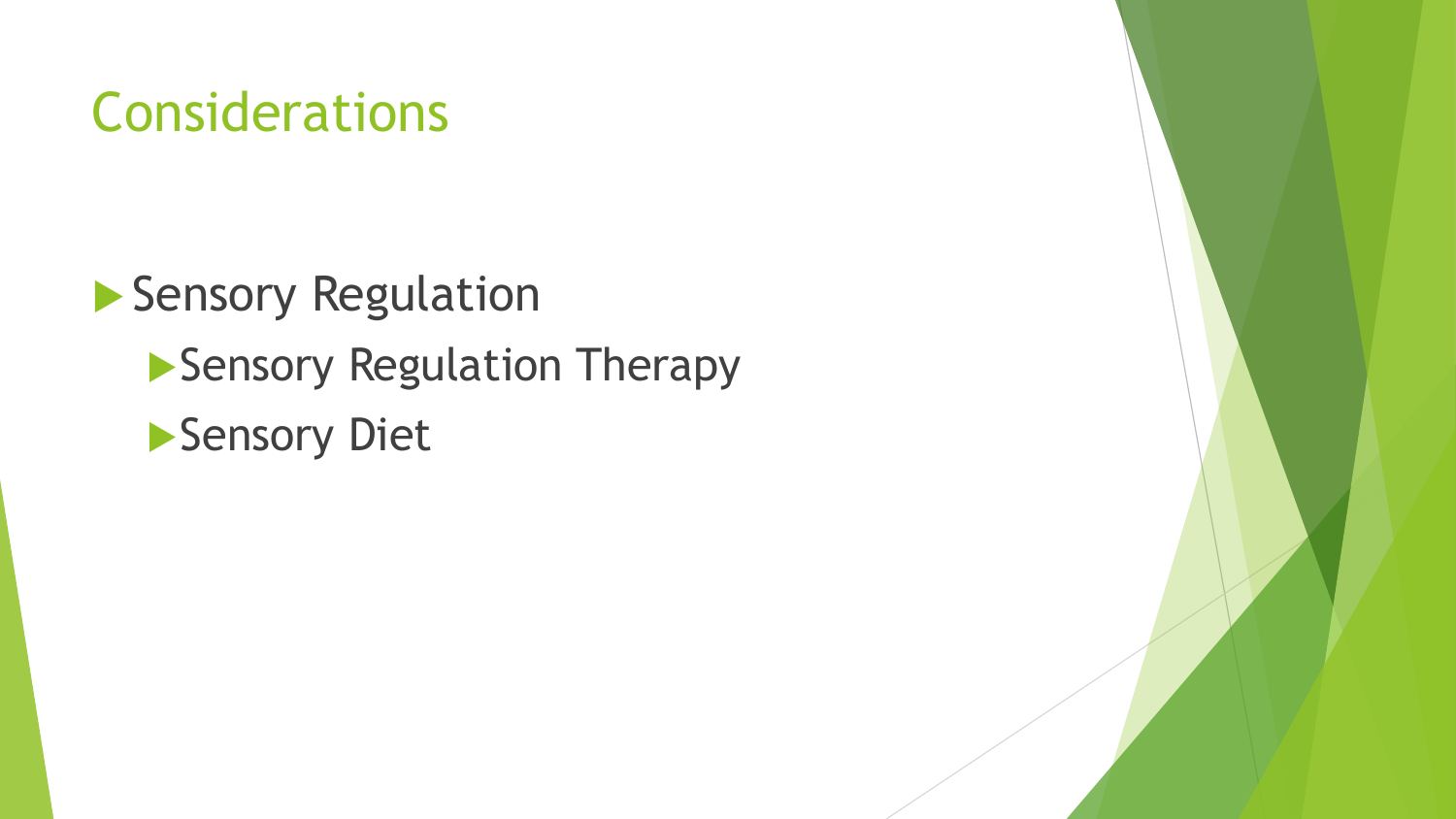### Stress Triggers

### What events / conditions contribute to challenging behaviors?

How can we minimize the negative influence of these triggers?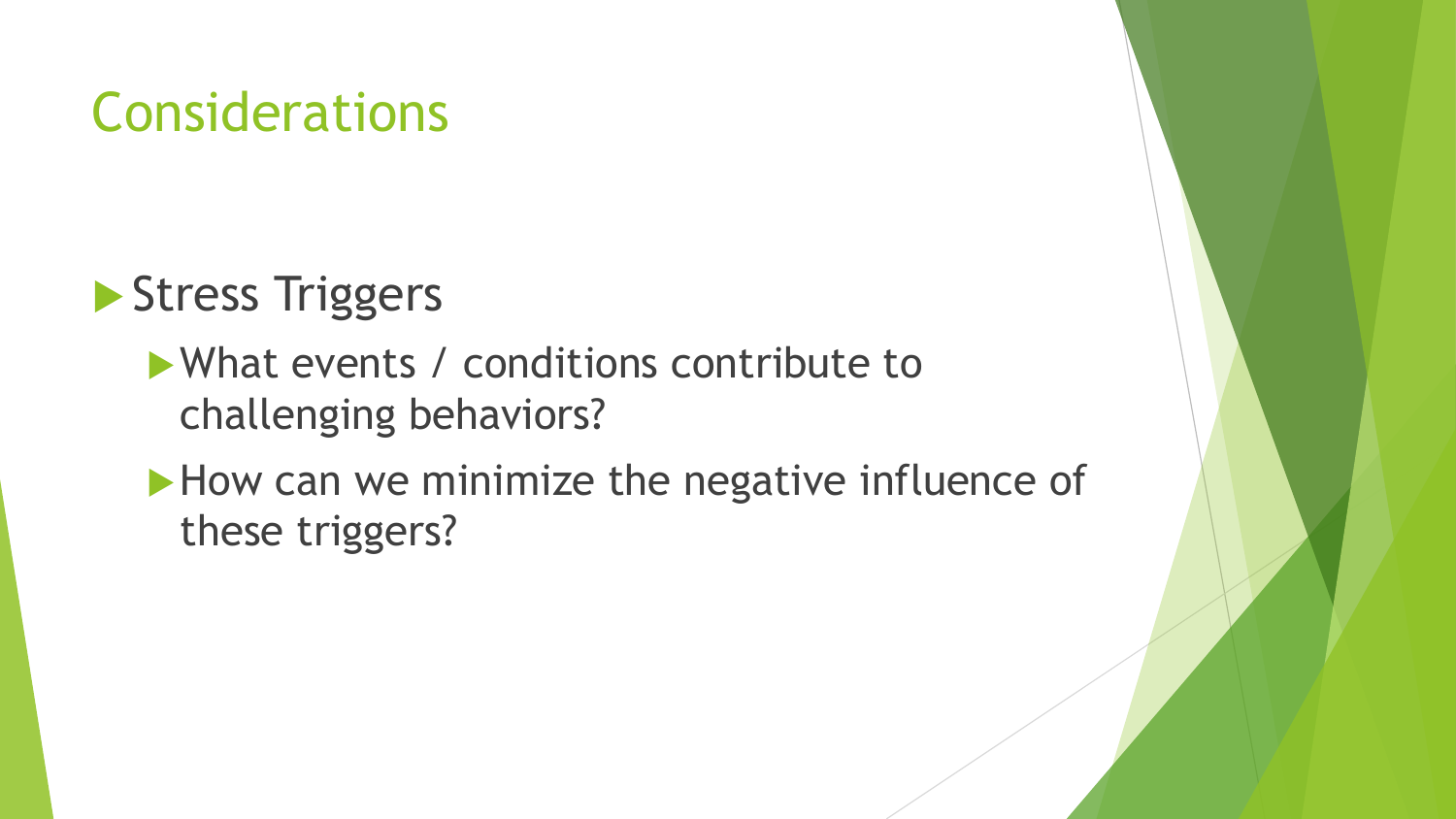#### 1. Physical Well-being -Hunger -Fatigue -Thirst -Illness/pain

Within your powers as a provider, meet the person's needs for food, drink, sleep and medical attention. More challenging aspects of the person's day may have to wait until these basic needs have been met. Guide and educate people toward an understanding of how diet and health impact feelings of tension/distress.

2. Communication -Inability to express feelings -Limited verbal expression

Become skilled in your ability to augment ways for people to communicate needs or feelings. Become a patient listener, use reflective listening skills or be sensitive to non-verbal communication. When appropriate, use manual communication (signing) or picture systems.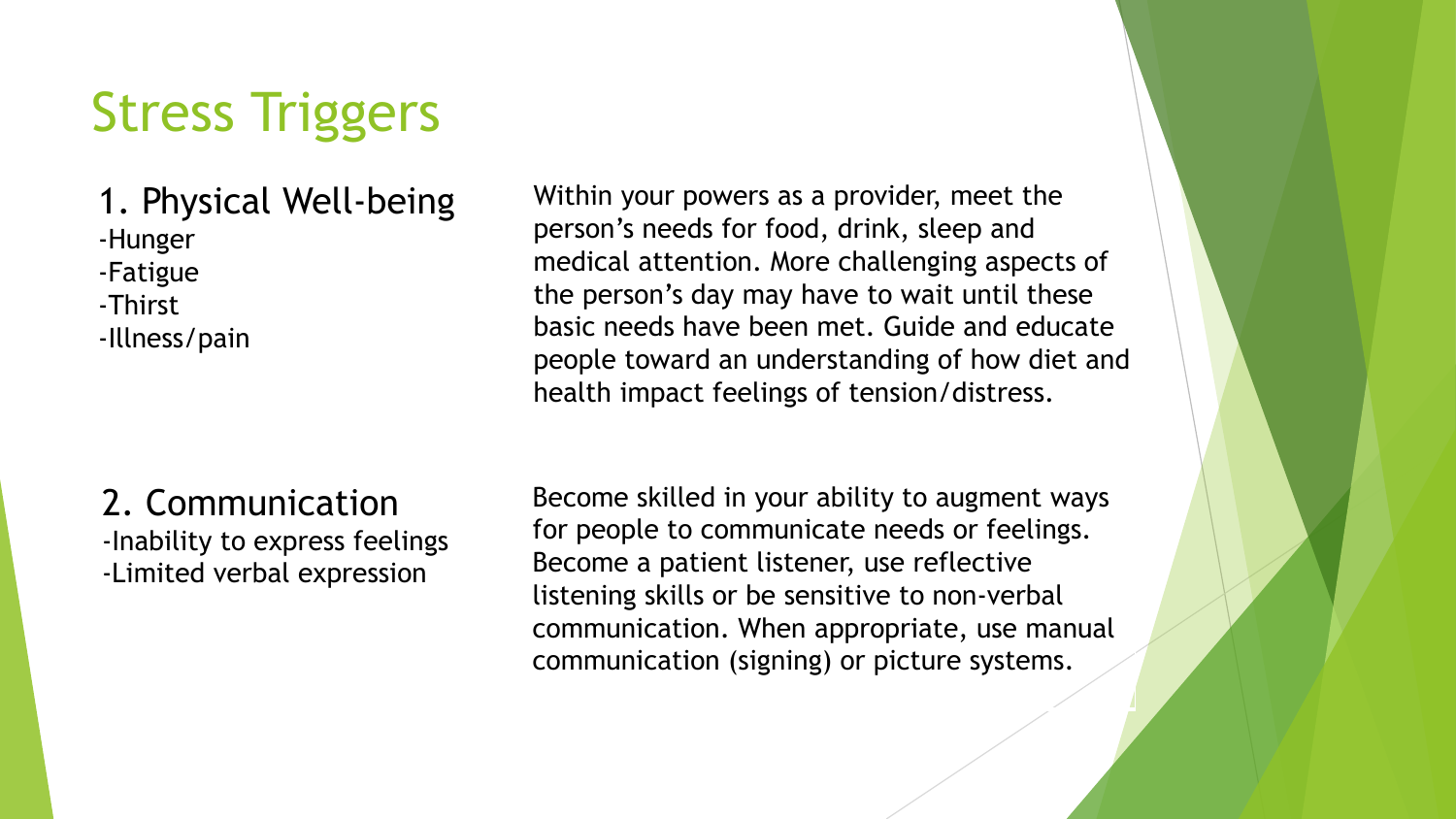#### 3. Change in Routine -Major Changes -Seemingly minor changes

Provide a routine and structured lifestyle to individuals where this is a need. Be aware that some people require high levels of structure. Anticipate changes in routine and help the person prepare for the change foreshadowing). When to begin foreshadowing depends upon the person. Help the person establish a new routine.

### 4. Lack of Control or **Choice**

It is common for persons needing assistance to experience loss of autonomy and self-direction

Be aware that we can become too controlling in our role as providers. Develop a sensitivity regarding when to provide support and when to promote choice and autonomy. Be creative in how expectations are offered to the person. Use humor, offer choices, give people time, etc.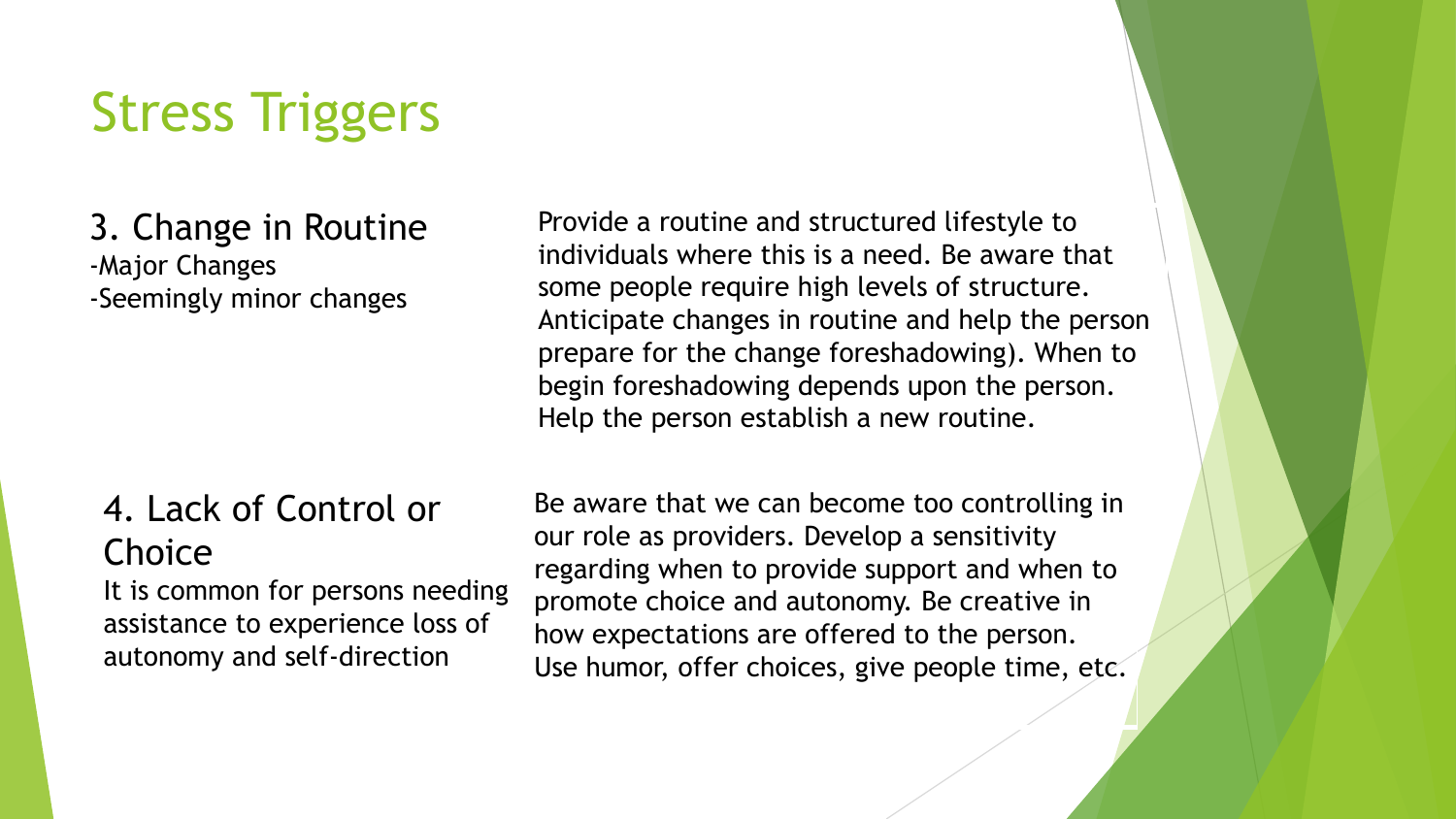#### 5. Transitions

The time between ending one activity and beginning the next

### 6. Ineffective Provider Approach

- -Inconsistencies among providers
- -Improper training
- -Lack of program coordination/communication

Foreshadow an upcoming transition. Give the person something to do during the transition. Provide a positive focus for the new activity. Example– "Jimmy, the bus will be here in ten minutes. Here is your tape player to take along." "Remember that you are going outside for gym class today."

Training and ongoing education are important. Provide written protocol for supporting persons who experience Tension/Distress. Allow all providers to have input in developing the protocol.

Develop systems for ongoing communication amongst providers.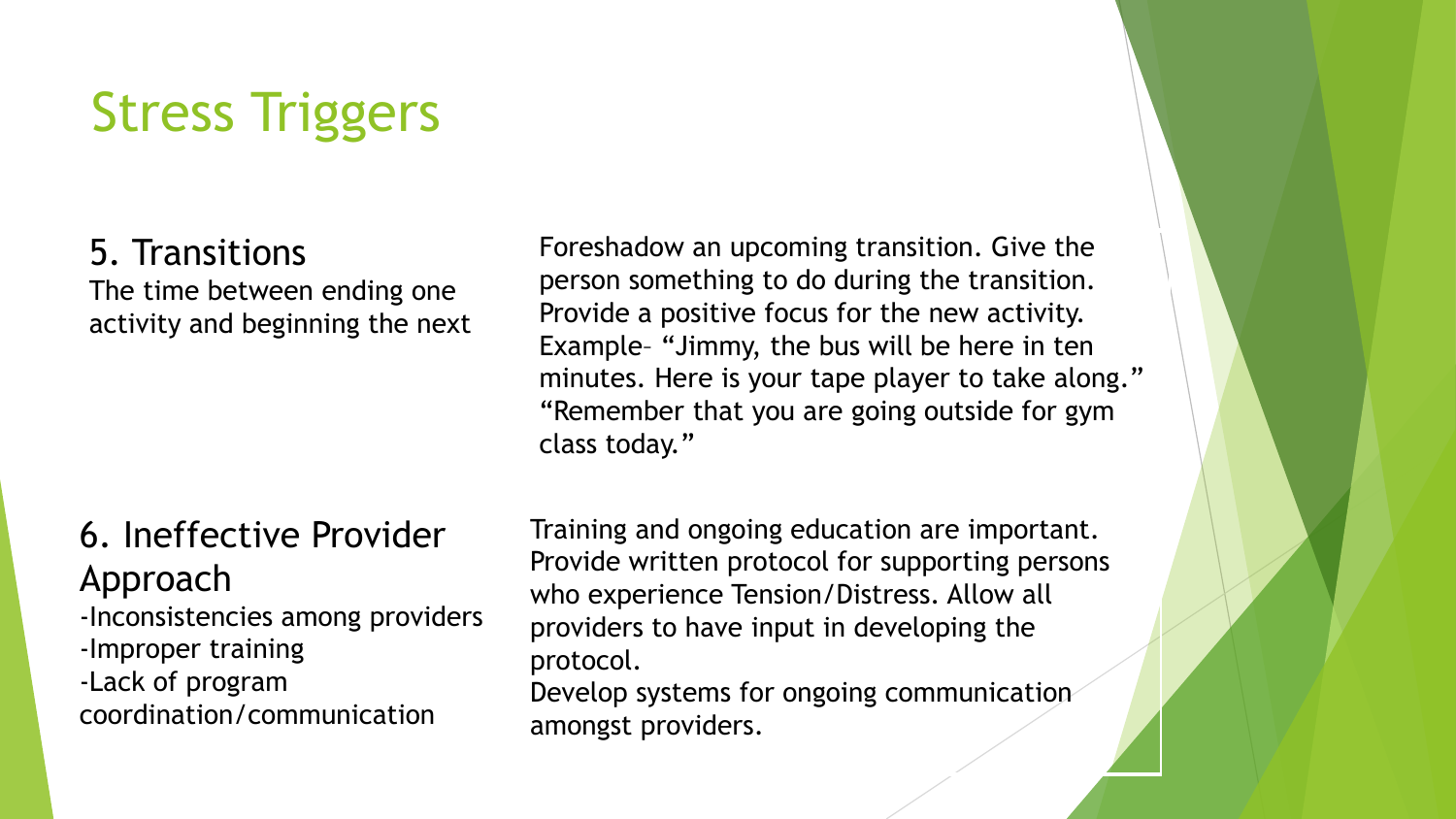7. Attention Seeking Intentionally acting out as a way to attain social attention

#### 8. Being Told "NO" Having requests negated by providers in an abrupt manner

Promote or teach appropriate ways to seek attention. Give people positive attention when they are doing well (catch people being good). Respond with a neutral presence when people are acting out to get attention. Avoid anger or excessive attention that may be reinforcing the acting out behavior.

Try to avoid the word "no." Use redirection techniques. That is, instead of saying what the person cannot do, describe what they can do as an alternative. Example– "Can I go to the movie tonight?" Instead of "no" try something like, "Hey that sounds like fun, why don't we plan for Friday. Let's find the TV guide, I heard there is a holiday special on channel 5."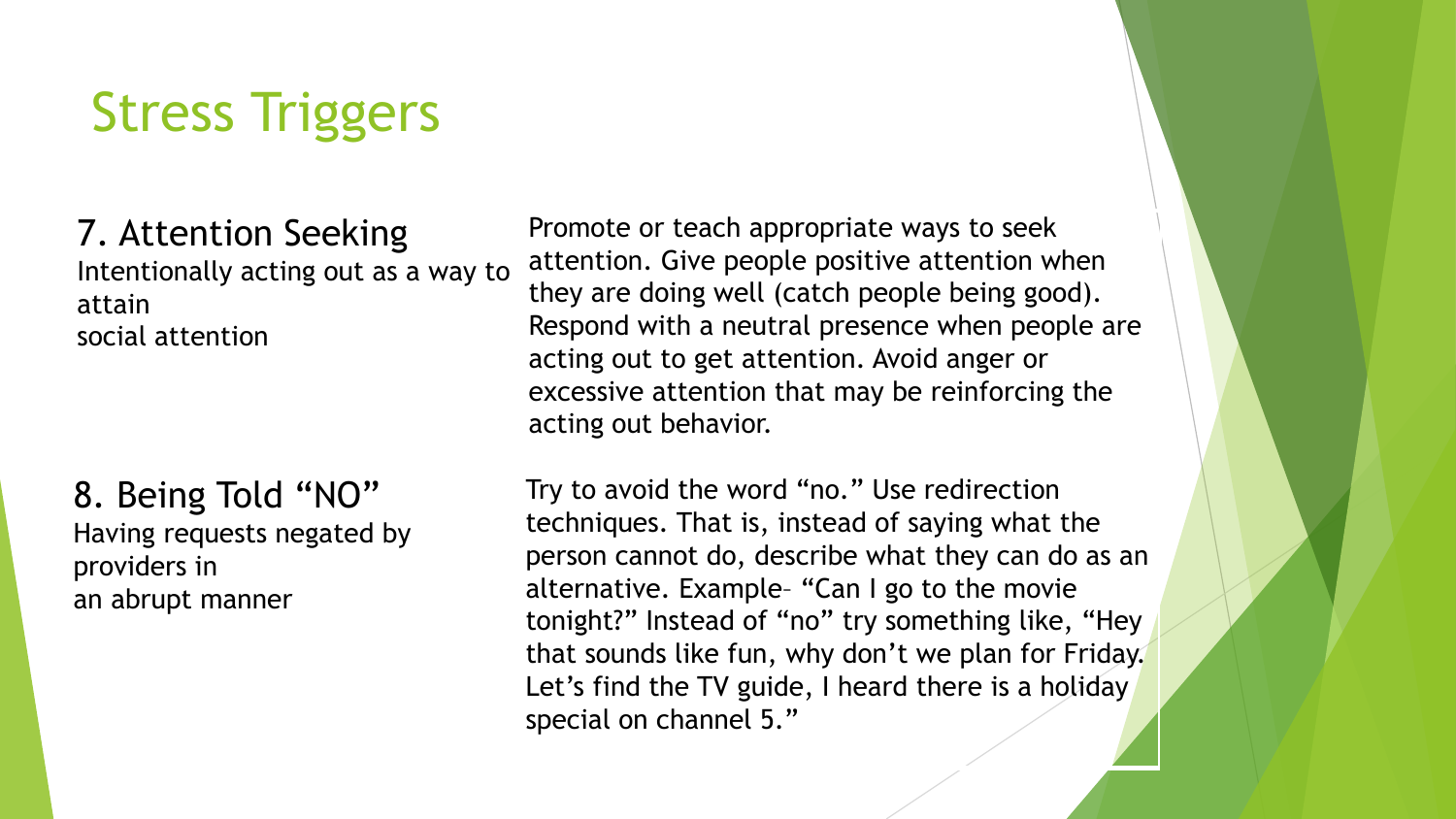9. Having to Wait -Inability to understand passage of time

-Inability to self-entertain during the wait

If possible, reduce long or excessive periods of waiting. Help people who can't tell time understand how long the wait will be (e.g., as long as the evening news). Provide ideas for activities during the wait.

#### 10. Boredom/Loneliness -Caused by compromised life situations -Lack of resources

Help people develop interesting lifestyles and social connections. Provide therapeutic relationships. Help people access the resources they require. Anticipate that this is not an easy task and requires ongoing effort.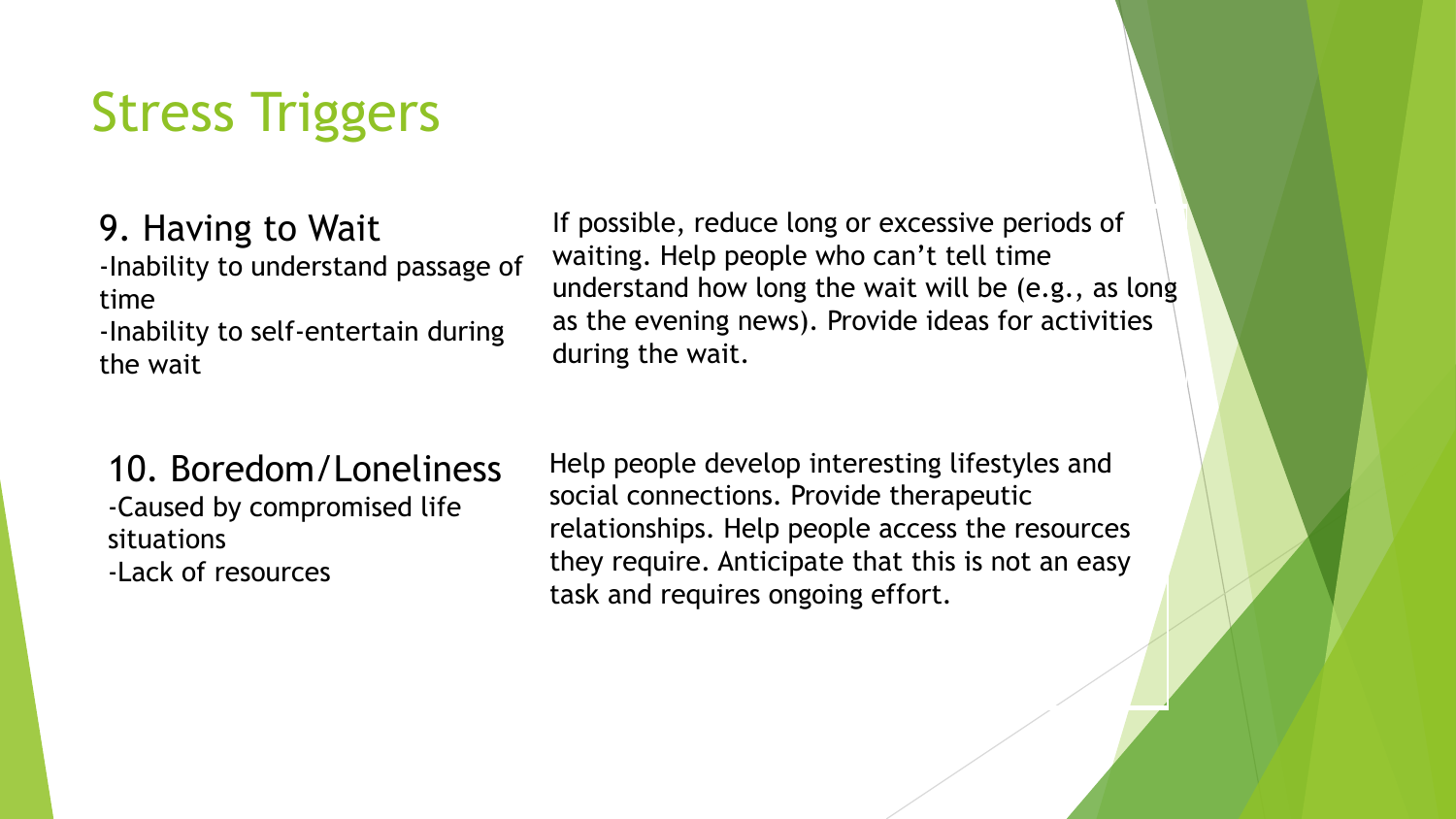### 11. Environmental Irritations

-Noise/disruption

- -Crowds
- -Lighting
- -Temperature

### 12. Weather

-Winter: cold/dark -Summer: heat/humidity -Weather changes -Full moon

Pay attention to the environment. Seemingly minor factors such as a humming noise in the background or a blinking light can adversely impact people who have tenuous emotional control. Create, or guide people to environments relatively free of "irritants."

Pay attention to where you are in the seasonal cycle. Typically, winter and summers require increased attention to emotional support (attention, diversions, empathy). Influence people to dress appropriately for the weather.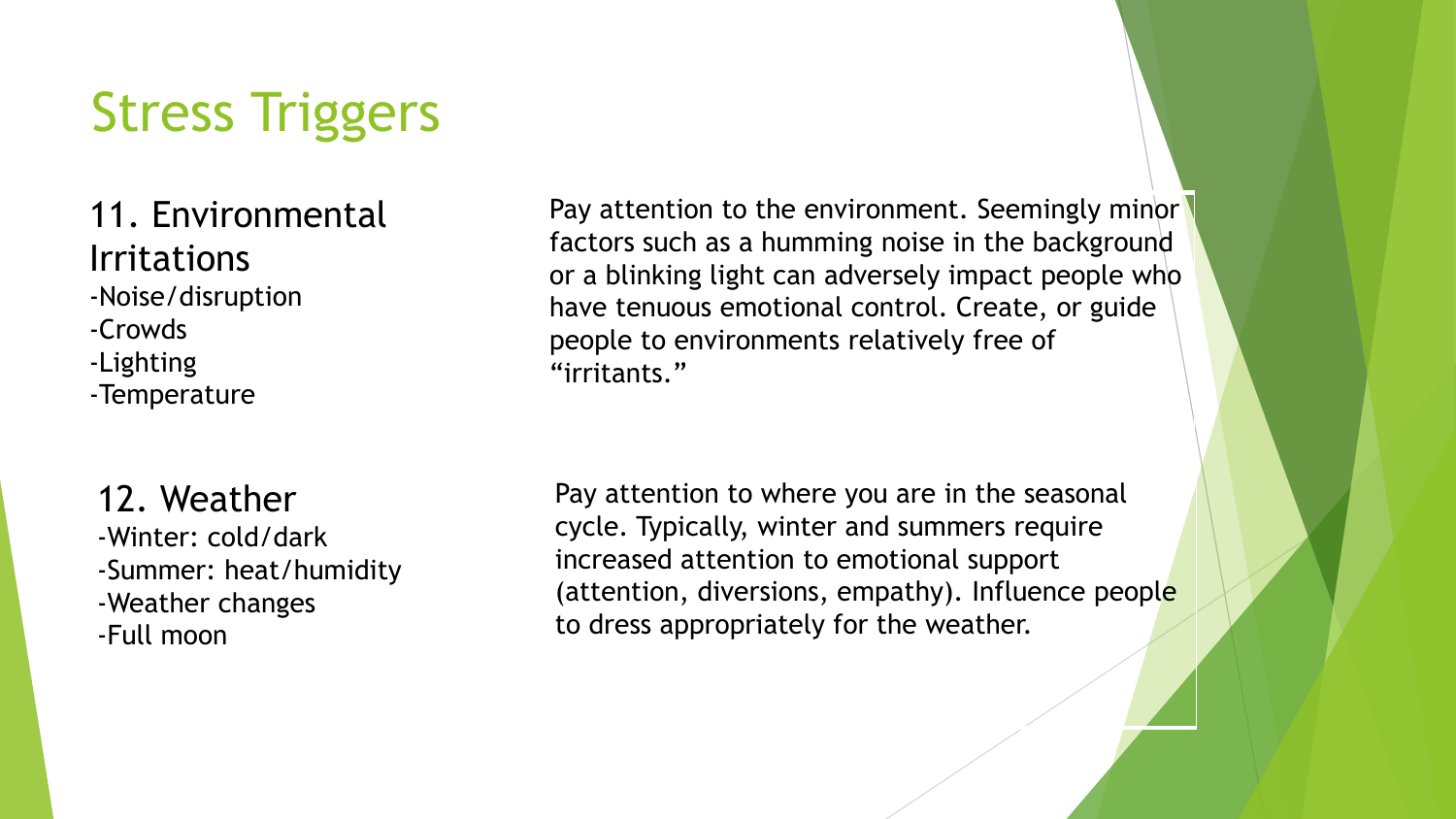#### 13. Mental Health Issues -Affective (mood) disorders -Delusions -Dementia

#### 14. Chemical **Dependencies** -Alcohol -Caffeine -Drugs

-Cigarettes

Become educated on when tension/distress is in response to a mental health process. Know when to lower expectations or increase behavioral support. Provide situational counseling. Assure proper psychiatric/medical consultation.

Become educated to the signs of specific chemical dependencies. Be prepared to increase support or lower expectations when the person is "under the influence," experiencing adverse effects or withdrawal. Provide guidelines for use, promote education or treatment as indicated.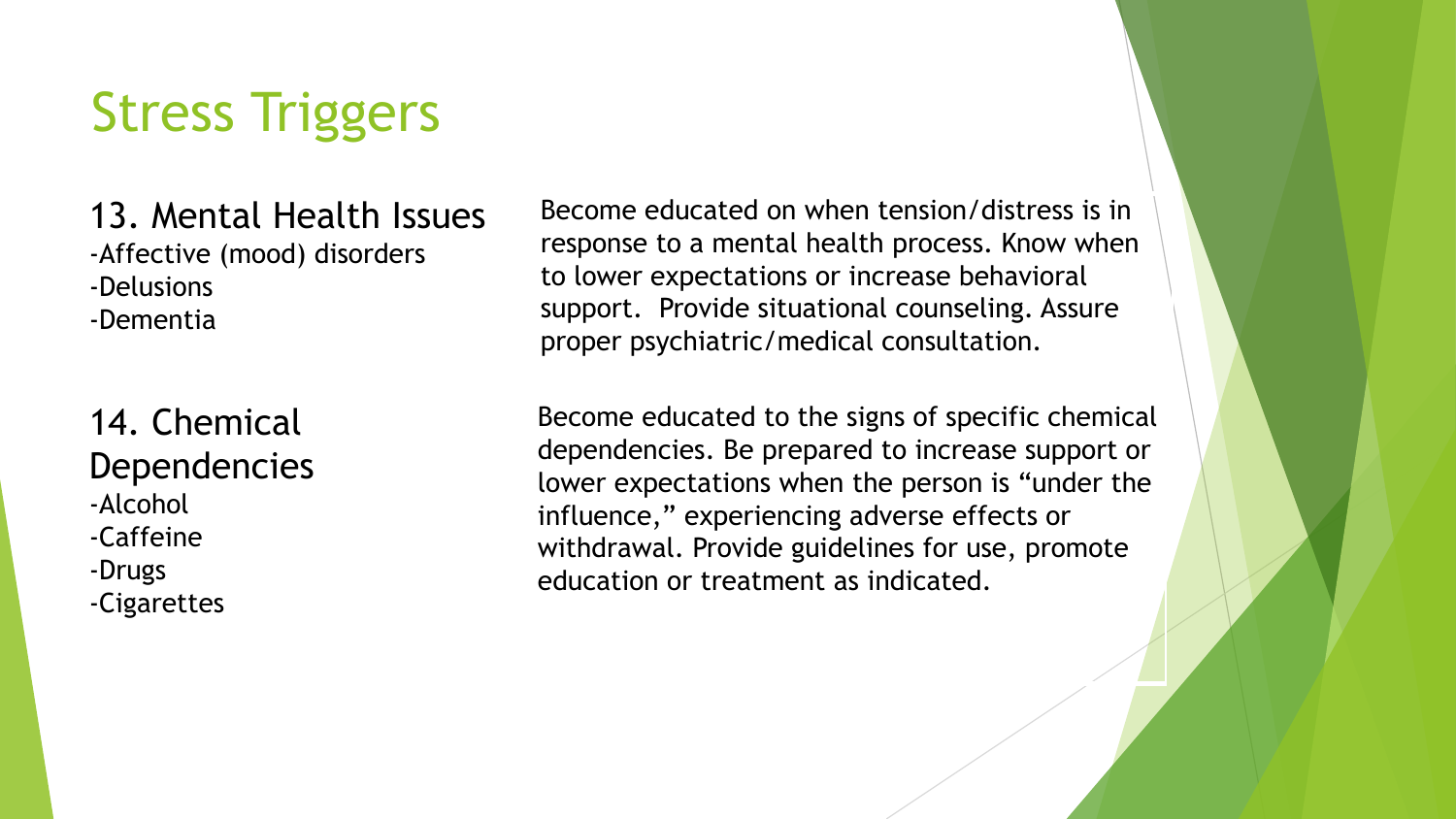15. Psychiatric Medications -Lack of appropriate medication -Problems with dose -Side effects

16. Low Self-Esteem -Self-deprecating -Unwilling to try new life experiences

Develop a basic understanding of medications the person is taking. Know the intended positive effects and possible side effects. Assure that there is effective and ongoing communication with the prescribing physician.

Become sensitive to this dynamic. Develop ongoing ways that would promote improved selfesteem (compliments, acceptance, providing successful life experiences).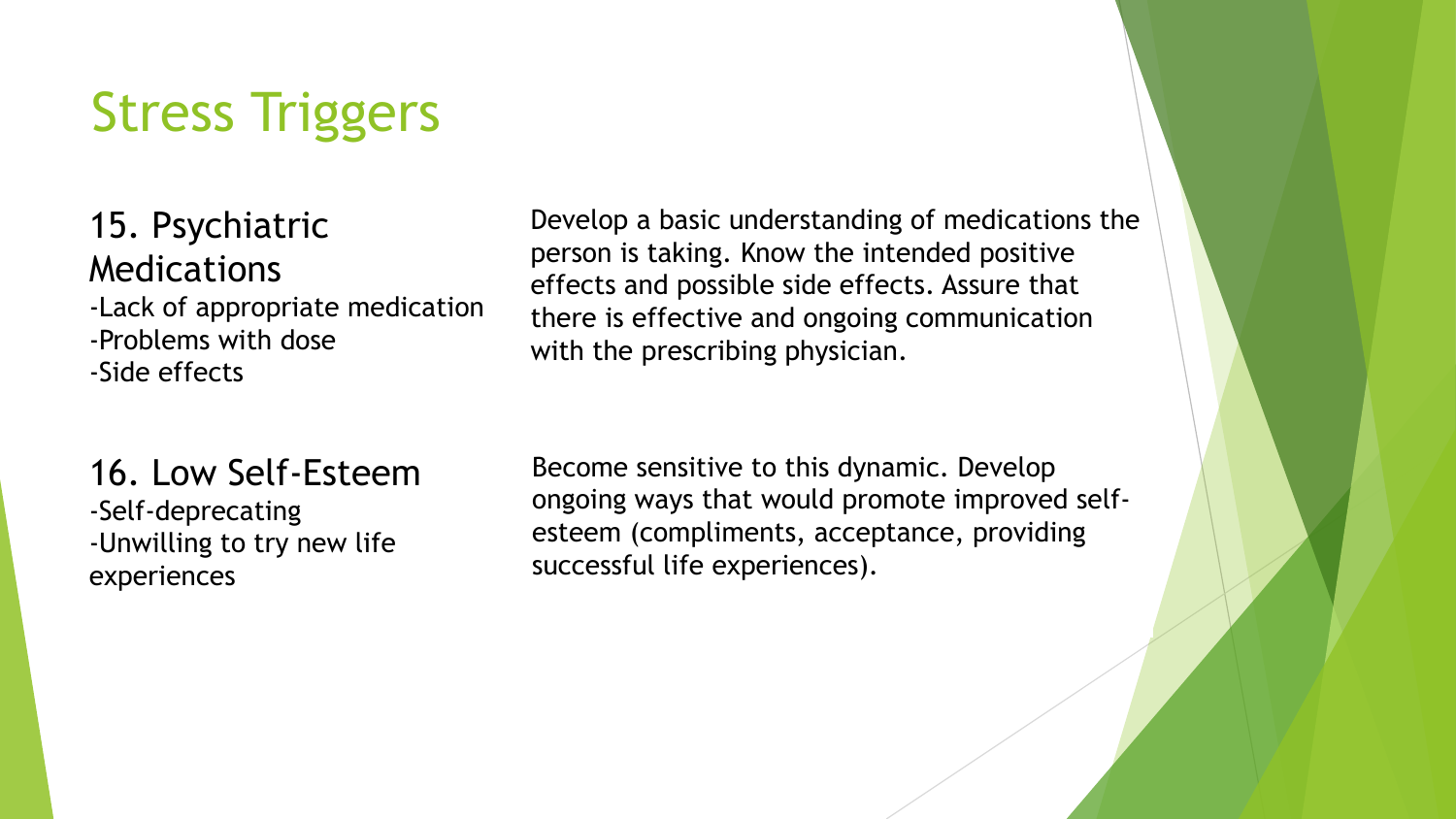17. Sexuality -Lack of sexual outlet -Inappropriate sexual expression Provide guidelines for appropriate sexual expression. Provide social skills training when appropriate. Offer empathy.

18. Physical Limitations -Frustration over limitations -Self-conscious about limitations

Provide empathy. Promote activities that are within skill level. Provide adaptation and accessibility whenever possible.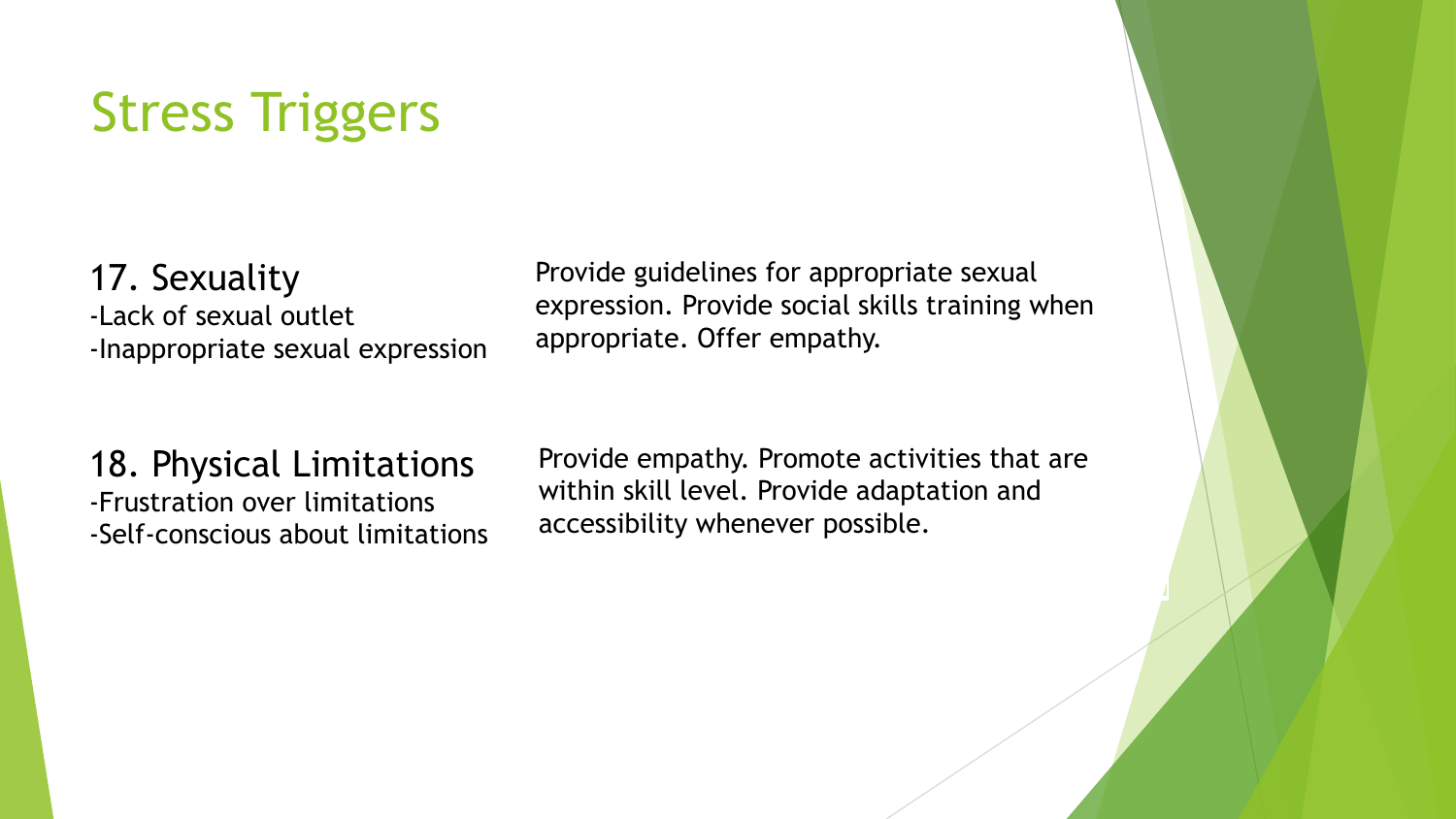19. Peer Conflicts -Fairness issues/jealousy -Sharing the same resources Within your powers as a provider, pair people who are compatible. Develop skills in mediation. Promote social skill training when indicated.

### 20. Preexisting Abuse **Issues**

The present situation is associated with a previous incident of physical or sexual abuse

When appropriate, read social histories that would include this information. Avoid support that would provoke memories of abuse. Refer to counseling or therapy when appropriate. Provide empathy.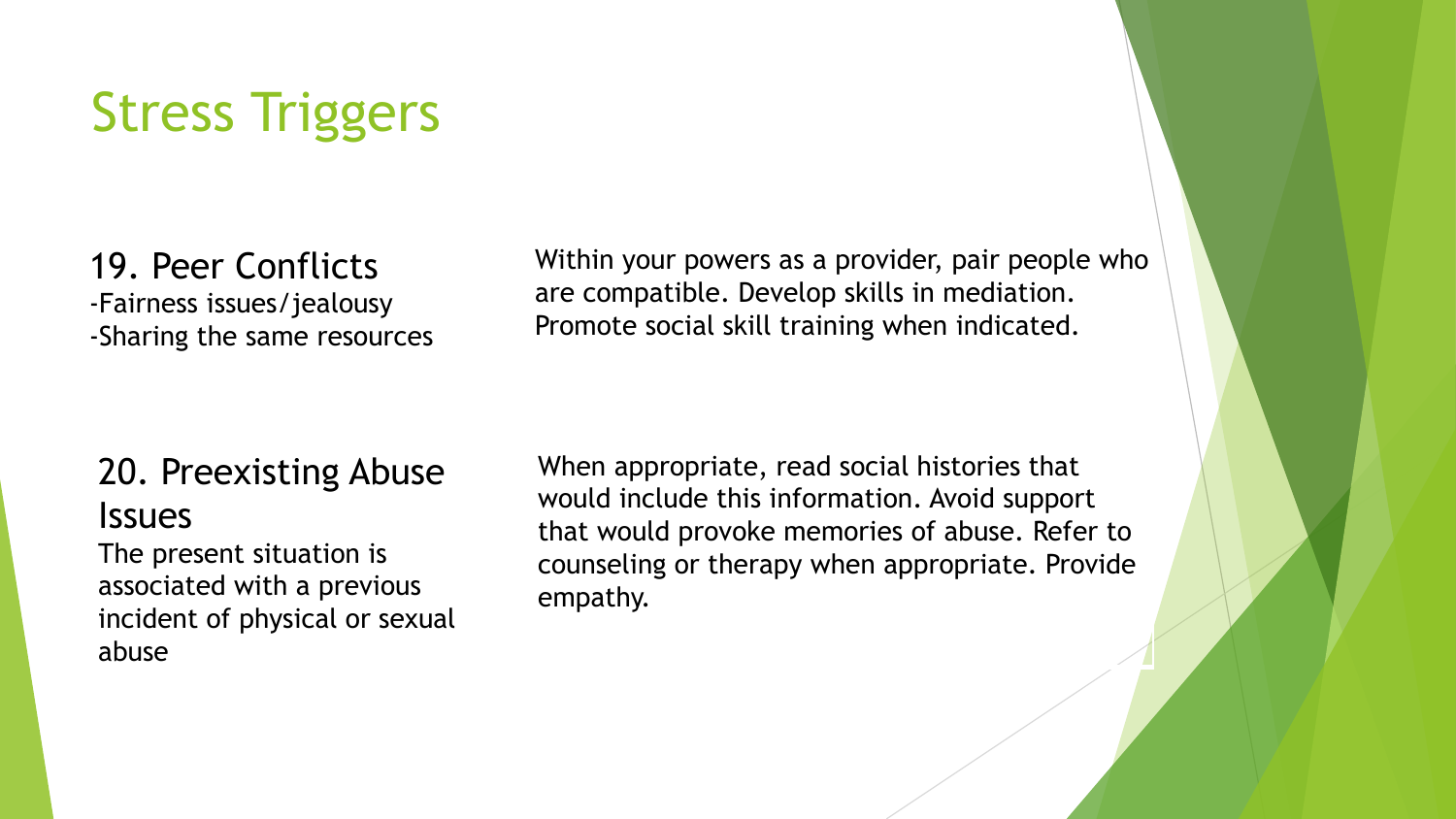## **Relationships**

- **Relationships are important**
- Challenging behaviors can preclude good relationships
- Independence vs. interdependence
- Adapt counseling / therapy techniques
- **Situational Counseling"**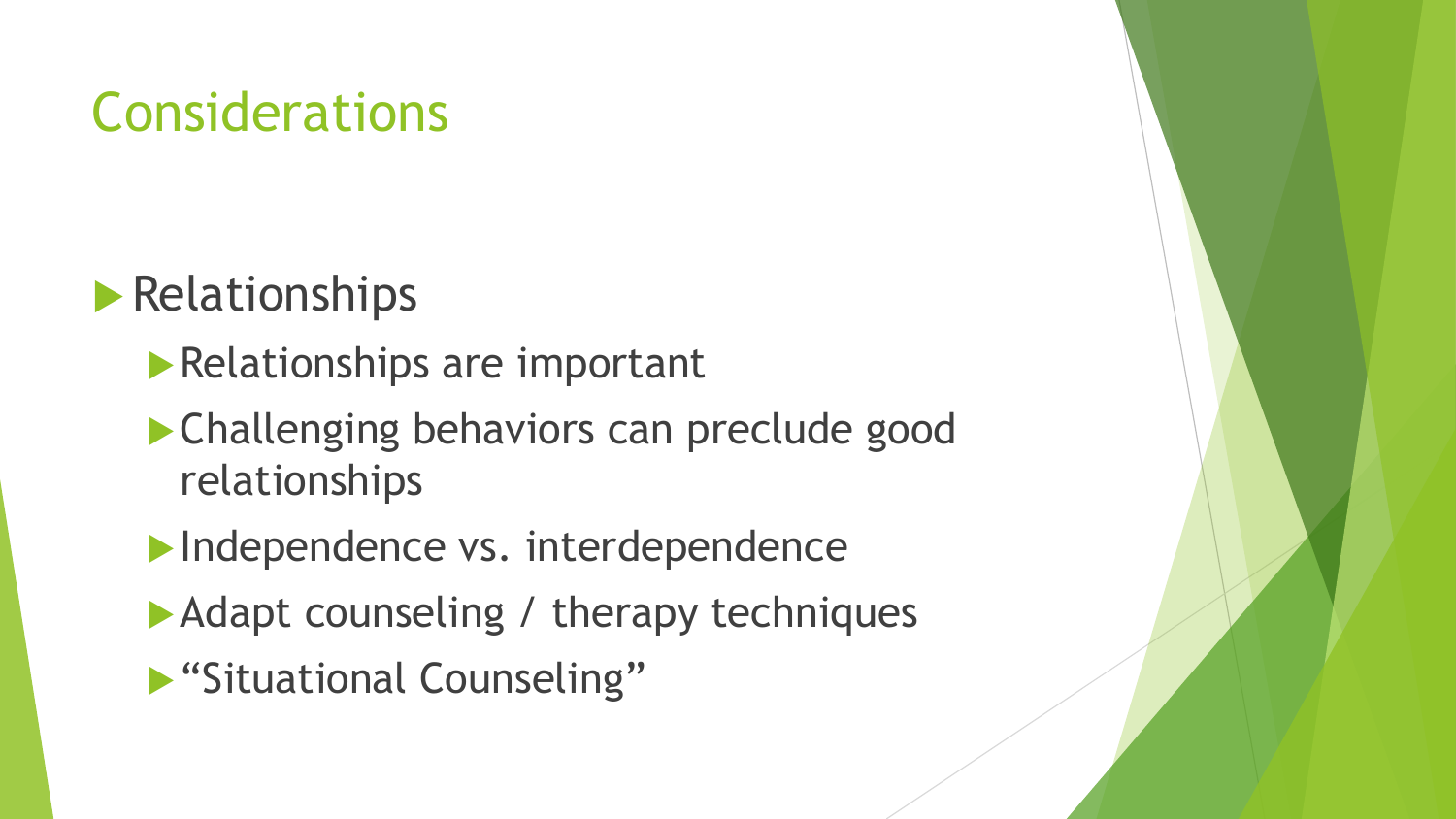## ▶ Helping People Change -Behavioral plan

- Not first consideration sometimes contraindicated
- **Humanistic**
- Good behavioral approach
	- **Organize caregivers**
	- **Emphasis on positive**
	- **Thoughtful limits**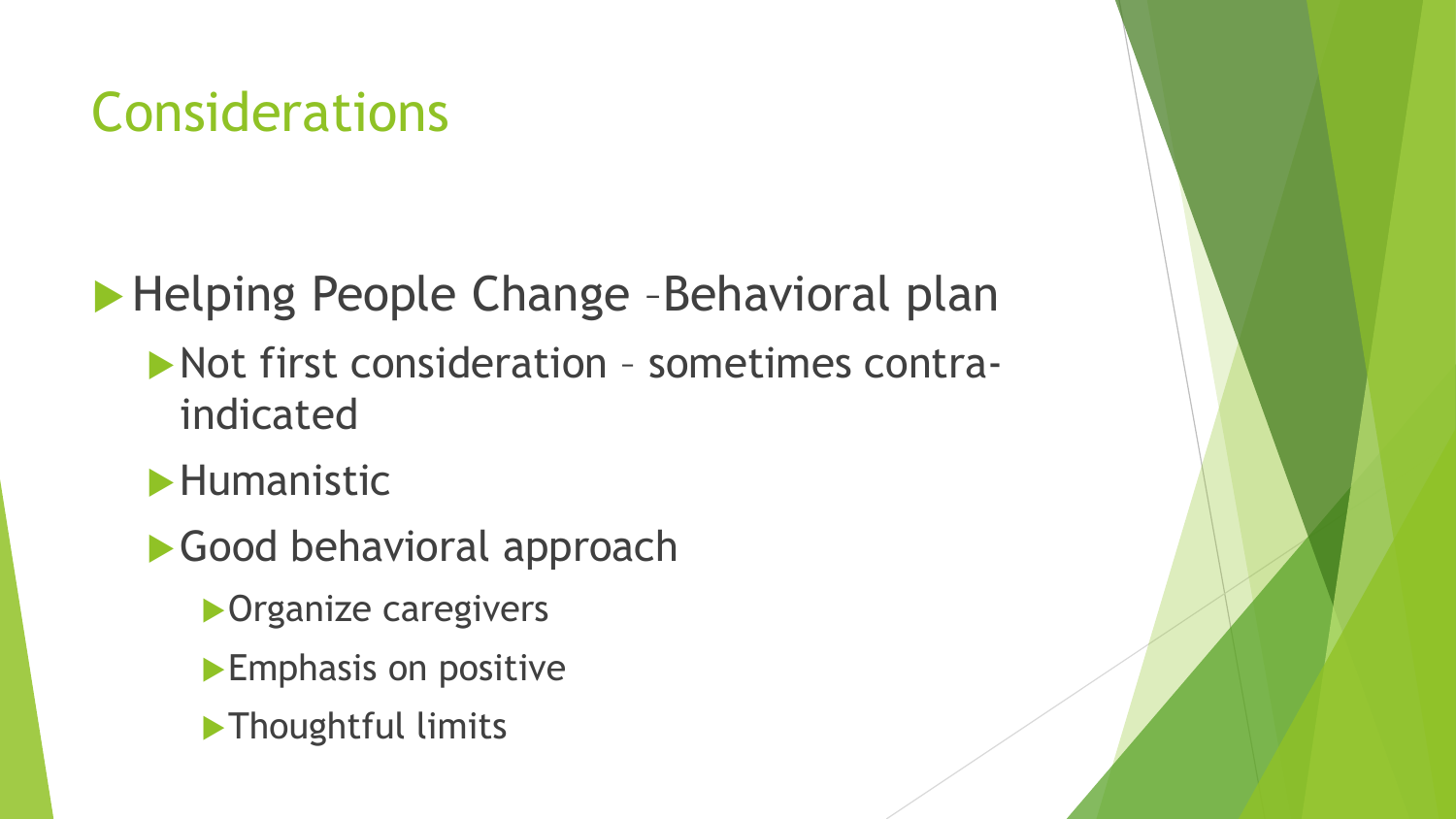**Helping People Change - Organized Plan** 

- How is challenging behavior meeting a need?
- What behavior could work better?
- How do we teach the new behavior
- How do we motivate change?
- Do we need to set limits? If yes, assure that limits are thoughtful and a form of caring (not punishment).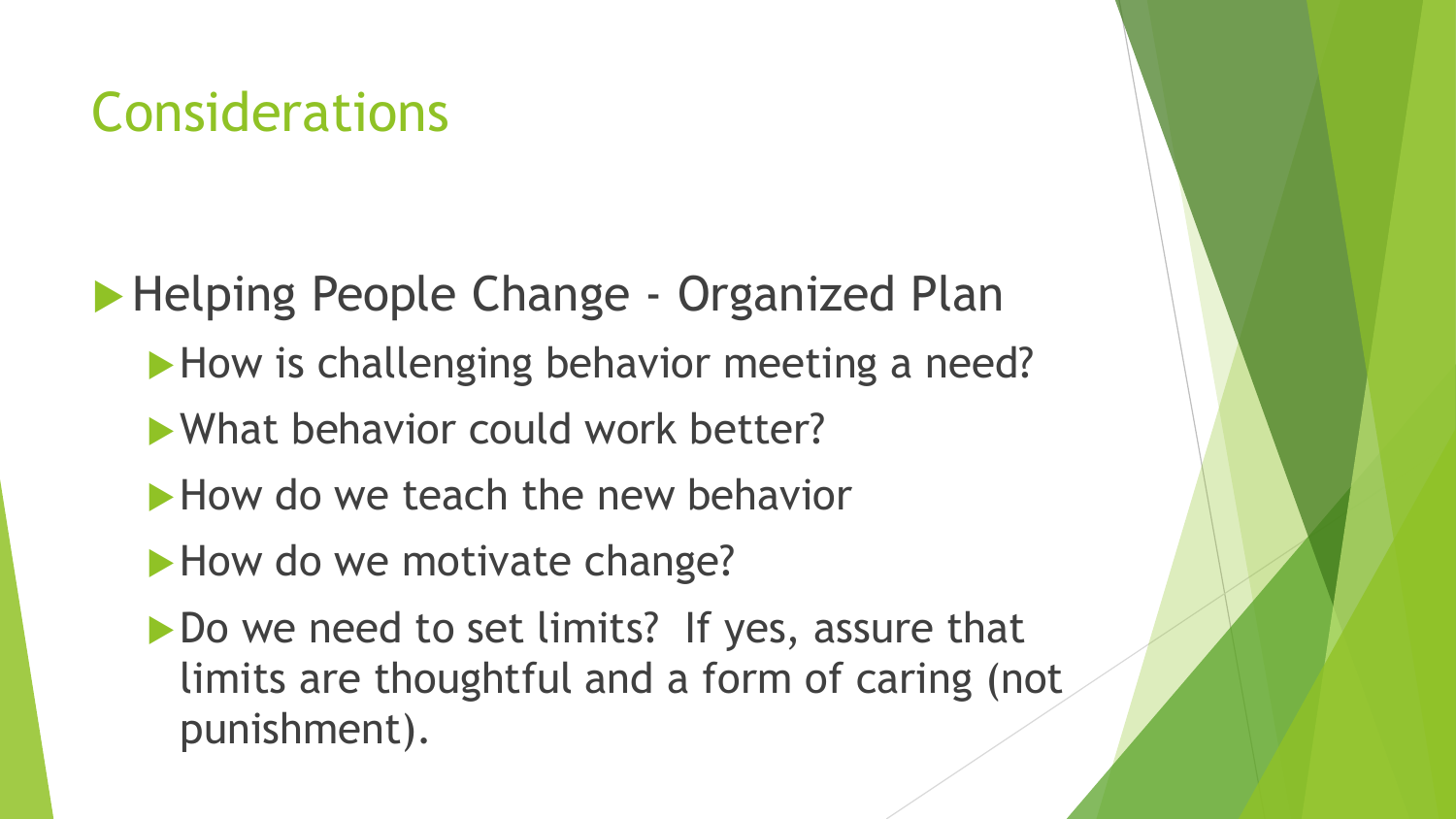**Helping People Change, continued Relationship Guidelines** Catch people being good **Passion vs. Dispassion**  $\blacktriangleright$  Keep it simple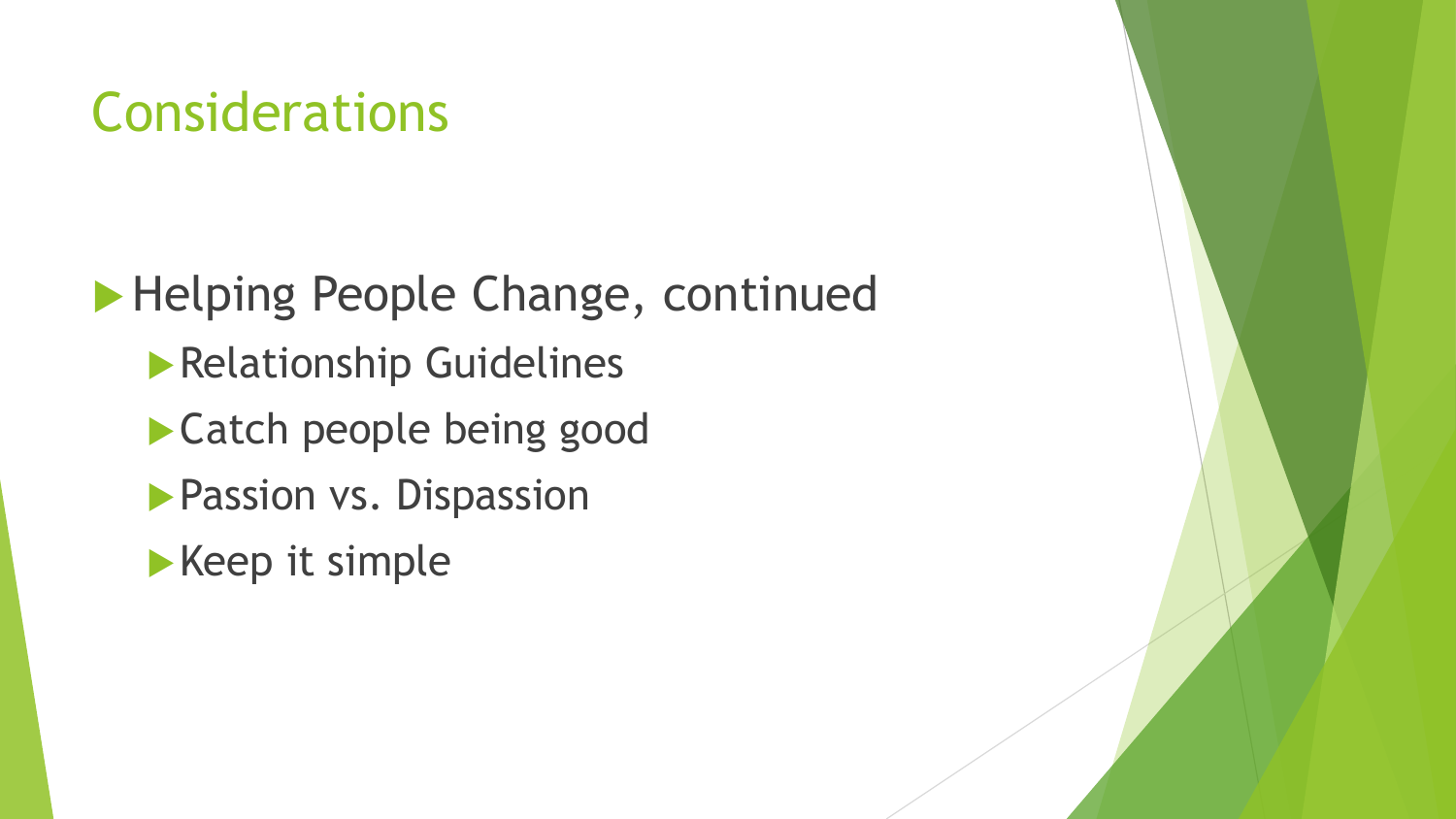**Expectations of Caregivers** 

Need to be realistic

Reduce pressure on both individual and caregivers

▶ Sensitivity to amount of support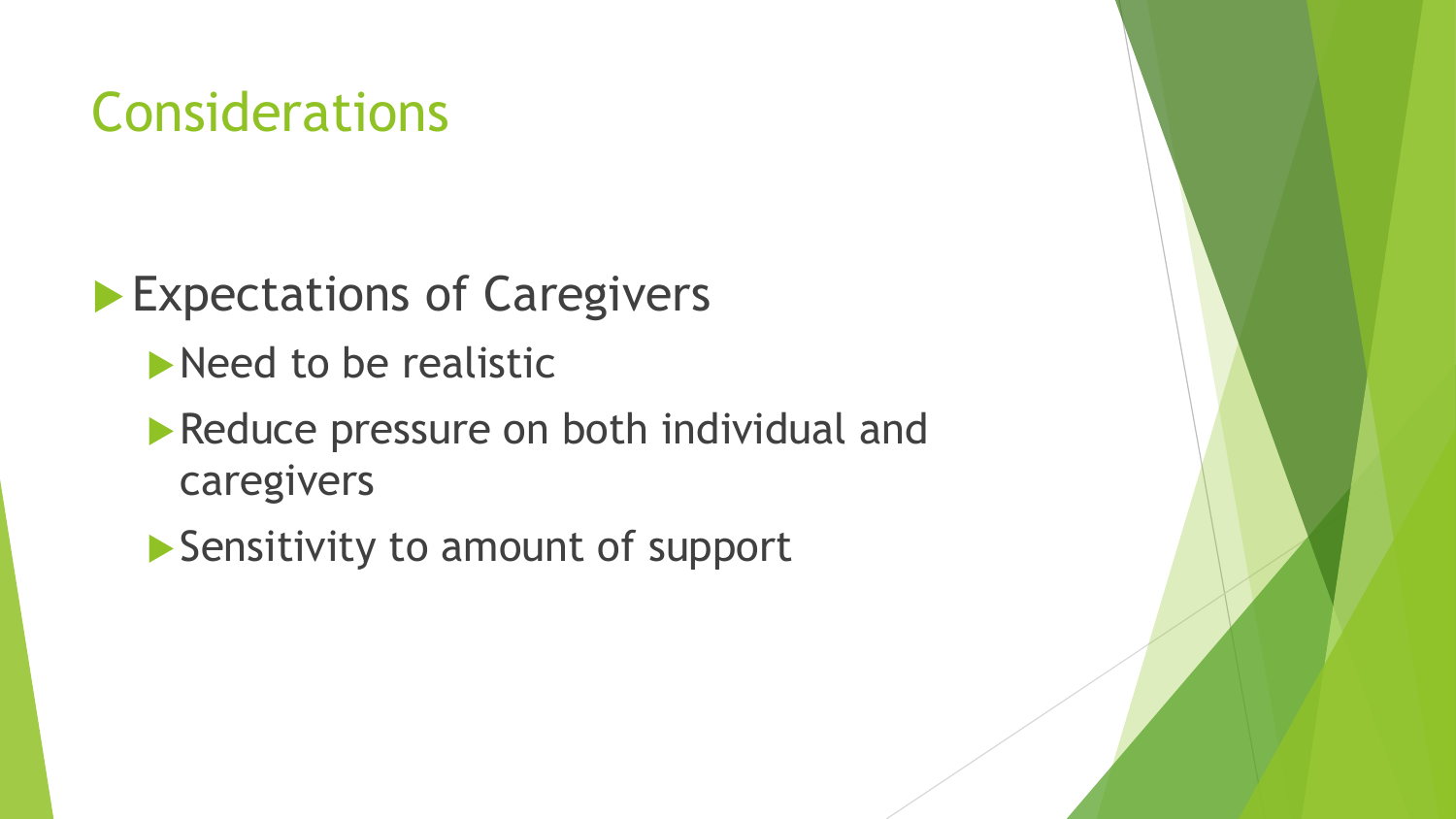**Compassion Fatigue - Caregivers** Occupational hazard **Shared care giving** Maintaining personal emotional equilibrium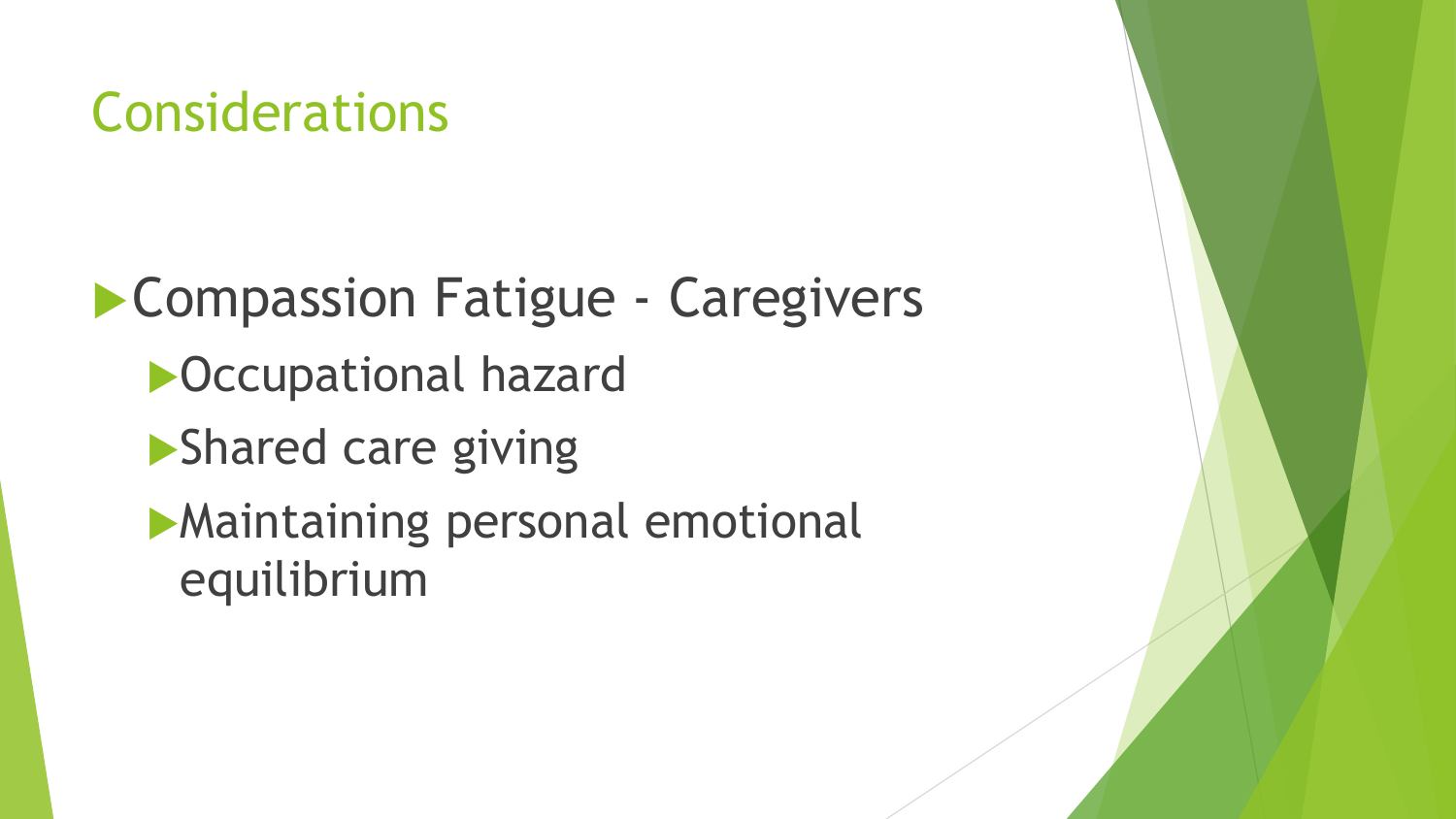- **Personal Emotional Equilibrium** 
	- Separate work and home
	- ▶ Caregivers support one another
	- Realistic expectations for self and individual
	- $\blacktriangleright$  Time off
	- **Humor**
	- Diversions / avocations
	- Exercise / relaxation / spirituality
	- **Acknowledge success**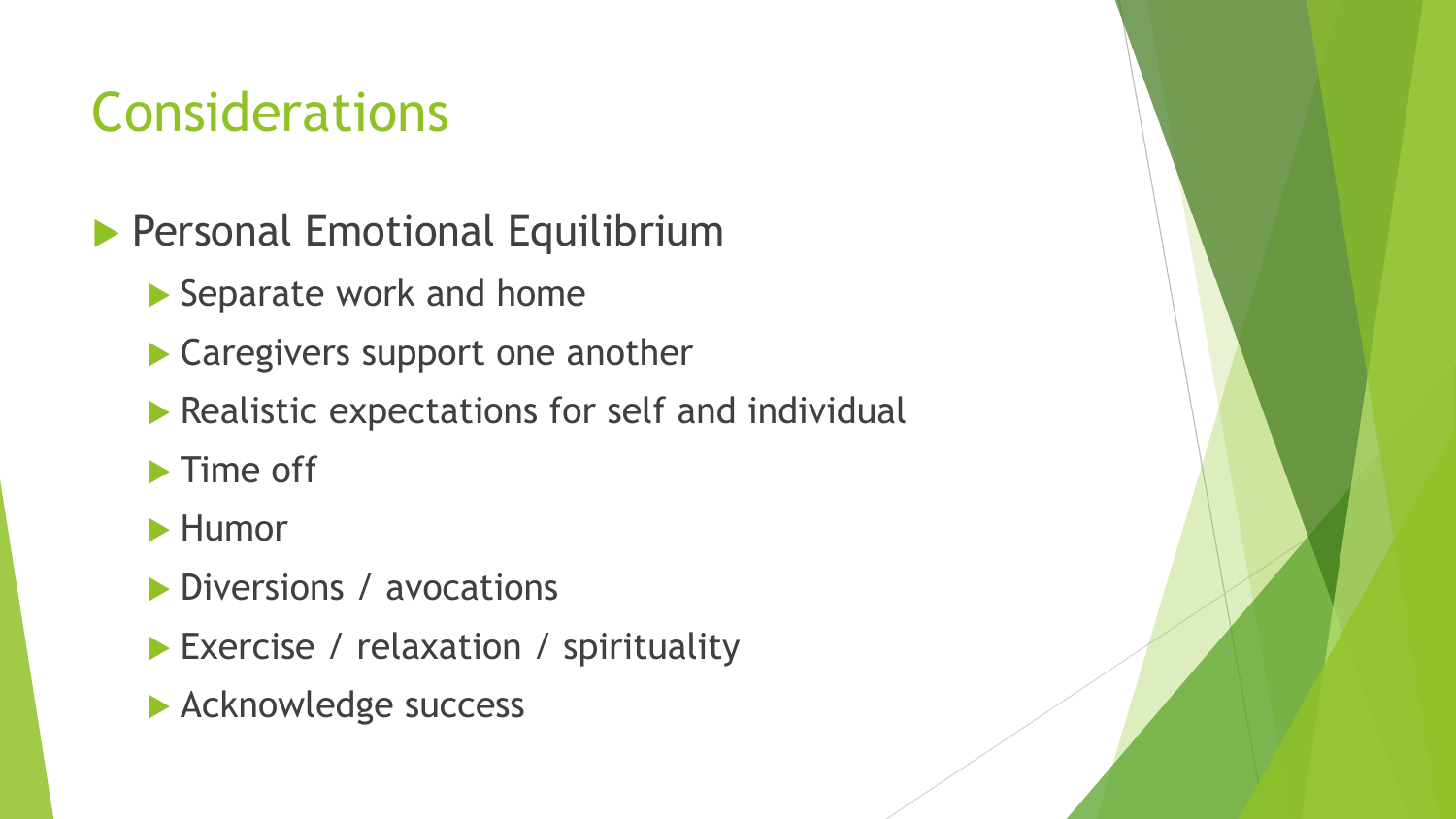▶ Supporting Dangerous Challenging Behaviors

- **I** Understand stages of behavior escalation
- $\blacktriangleright$  Know how to present effective support: personal space, body language, when and how to use words
- **Effectively deal with personal feelings of fear and** anxiety
- ▶ Safe, last resort, physical interventions